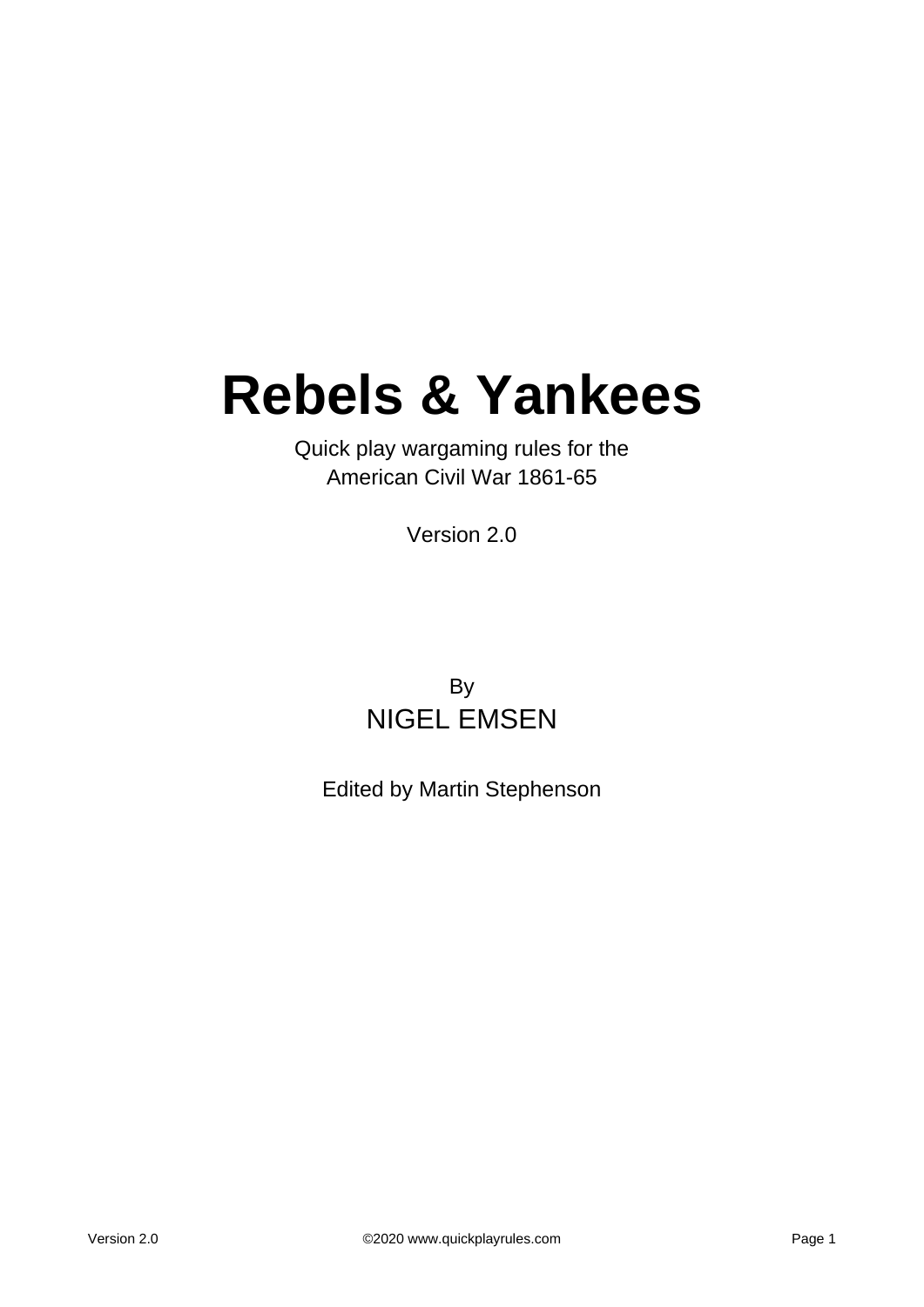# Acknowledgements

I would like to specifically thank Christophe Finnegan and Alan Curtis for their assistance in play testing these rules, suggesting ideas to speed up the game and the feel of the rules. Their input was invaluable and have made the rules more enjoyable.

I would also like to thank Martin Stephenson for his efforts in editing, proofreading, and all round assistance with improving the layout and clarity of the final text of version 2.0.

Thank you all.

Nigel

## References

I would like to acknowledge the following sources that I found particularly helpful in developing these rules:

- Gettysburg National Park Service Lectures,<https://is.gd/o6fNDy>
- 1st Manassas 158th Anniversary Battle Hike with Ranger Hank Elliott,<https://youtu.be/ntj6Dc8DAKI>
- Symonds, C. & Clipson, W. (1992). *Gettysburg, a battlefield atlas*. Baltimore, Md: Nautical & Aviation Pub. Co. of America.
- Wise, T. (1977). *American Civil War wargaming*. Cambridge: Stephens for Airfix Products Ltd.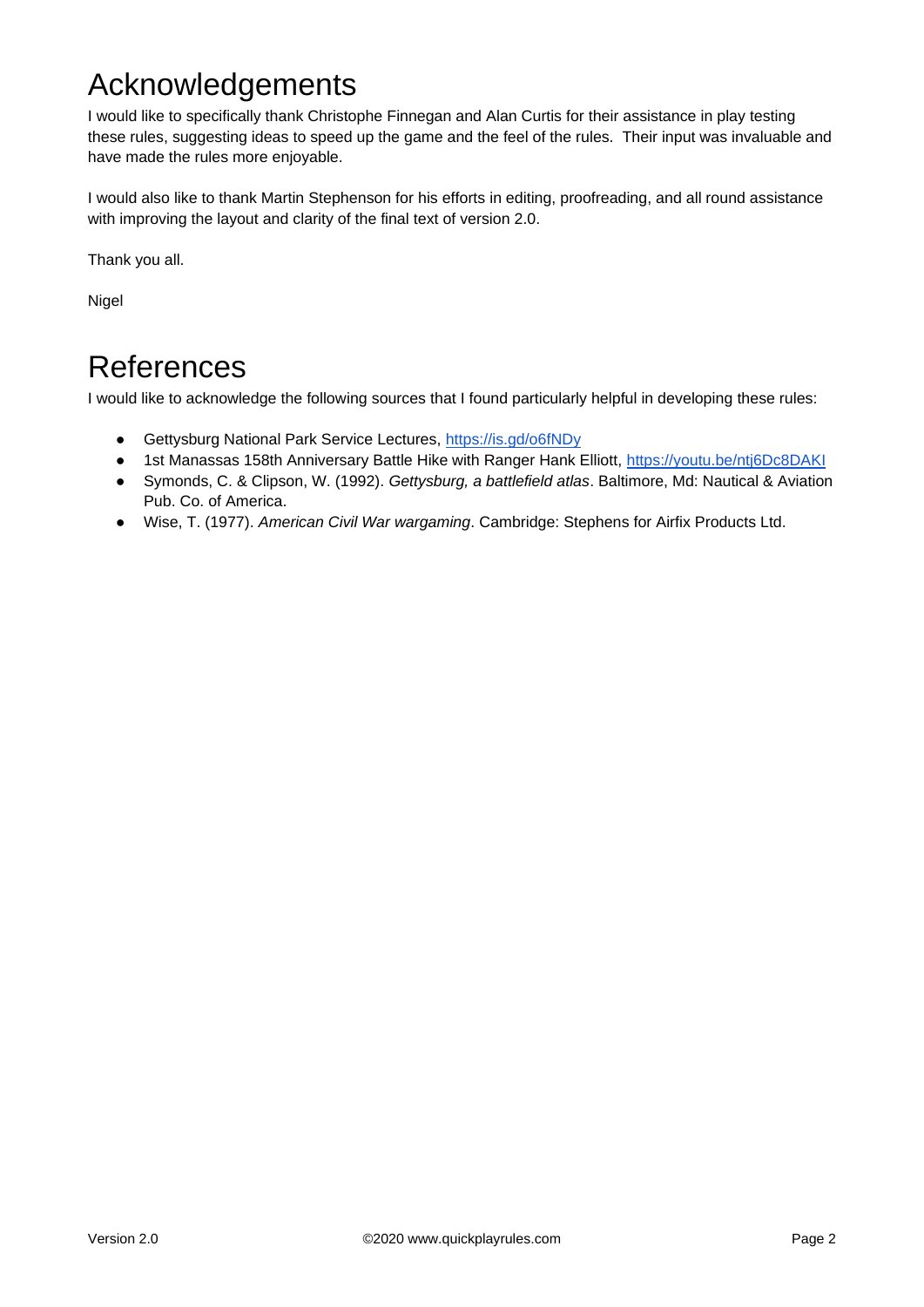# **Table of Contents**

### Contents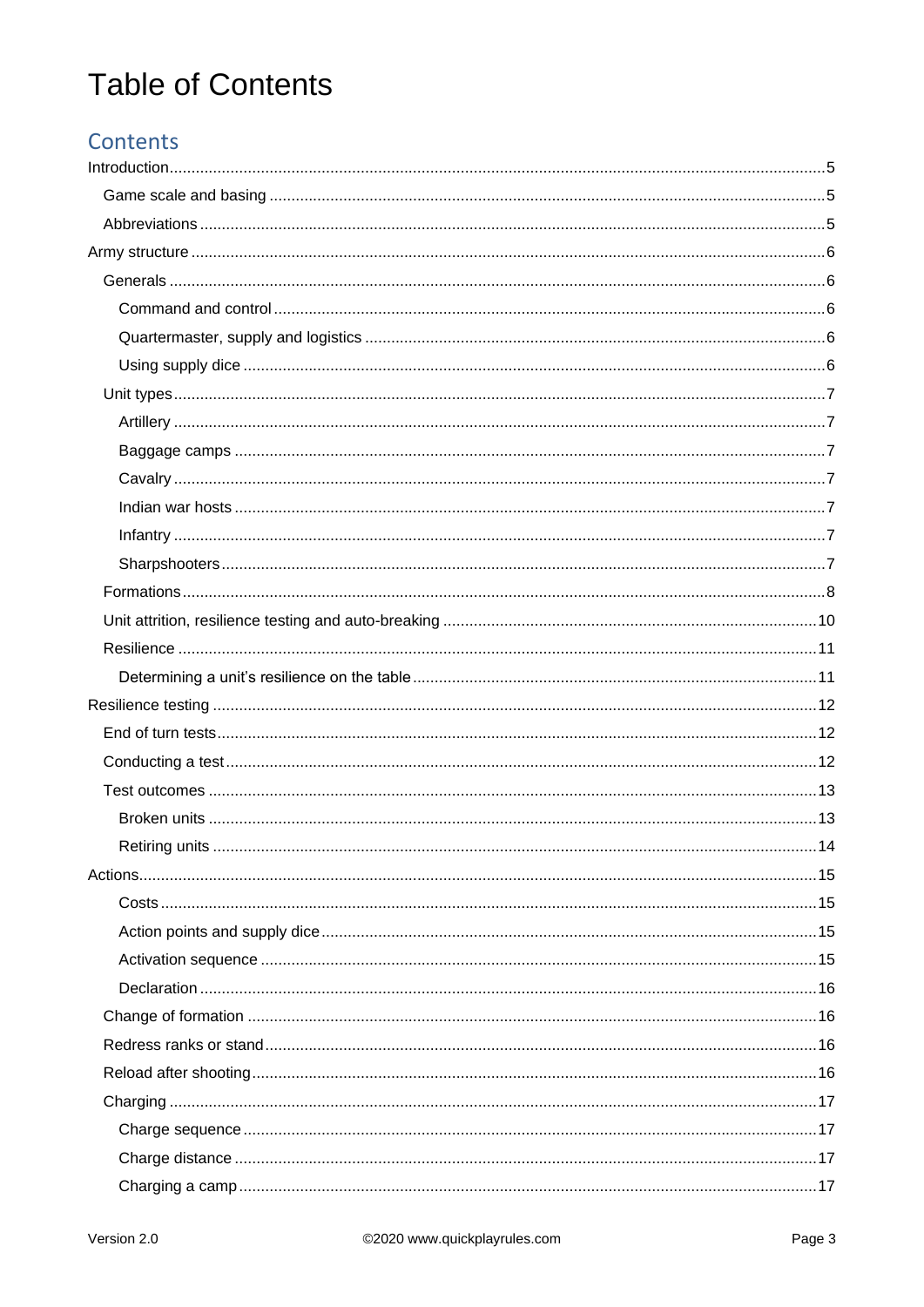| .27 |
|-----|
|     |
|     |
|     |
|     |
|     |
|     |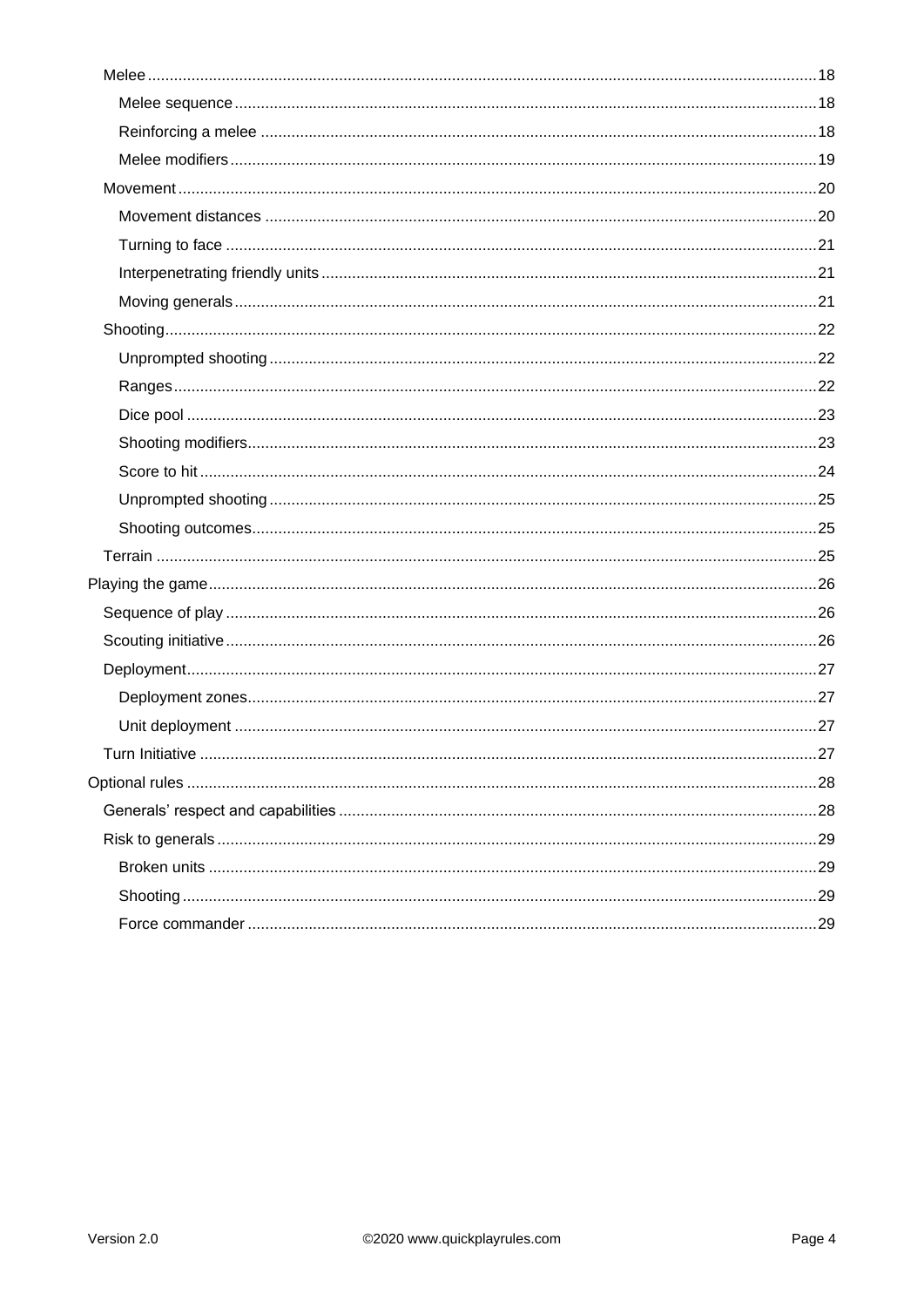# <span id="page-4-0"></span>Introduction

Rebels and Yankees has been designed to introduce new players to wargaming during the American Civil War, 1861-65. Consequently, the rules do not attempt a detailed simulation rather they look to give a flavour of this exciting period.

It is hoped that the game will also provide more experienced wargamers with a simple, enjoyable, and more relaxed game without the complexities associated with match play rules.

The rules are designed to use with any scale of models. To play the games all you need are a few six sided dice numbered one to six, model soldiers for both sides, terrain to represent the chosen battlefield and a ruler.

Depending on the size of the forces involved and once familiar with the rules, you should be able to complete a game in about two to three hours.

### <span id="page-4-1"></span>Game scale and basing

The rules use base widths (BW) throughout for movement and range distances in an attempt to make them "scale independent" both in terms of ground and figure scale. You are free to imagine your units are famous regiments or brigades; whatever fires your imagination.

Typical base frontages are 40 mm (15 mm figures) and 60 mm (25 or 28 mm figures) although it doesn't matter as long as all bases have the same frontage or any differences can be easily accounted for. Base depth is less important and can vary without affecting the game too much.

Where possible, models should be grouped together on bases. When grouped together several bases make up a unit. Players wishing to use single figures, instead of the bases, should use an inch instead of a base width and calculate dice on the number of figures in the front rank instead of using the number of bases.

### <span id="page-4-2"></span>Abbreviations

| <b>BW</b>       | Base width the standard unit of measure in the rules.               |
|-----------------|---------------------------------------------------------------------|
| 3BW             | A measurement equal to 3 base widths.                               |
| LoC             | Line of Command representing the chain of command.                  |
| D6              | A six sided dice numbered 1 to 6.                                   |
| 4D <sub>6</sub> | Four six sided dice numbered 1 to 6.                                |
| 1D6 BW          | A measurement equal to the score of one six sided dice base widths. |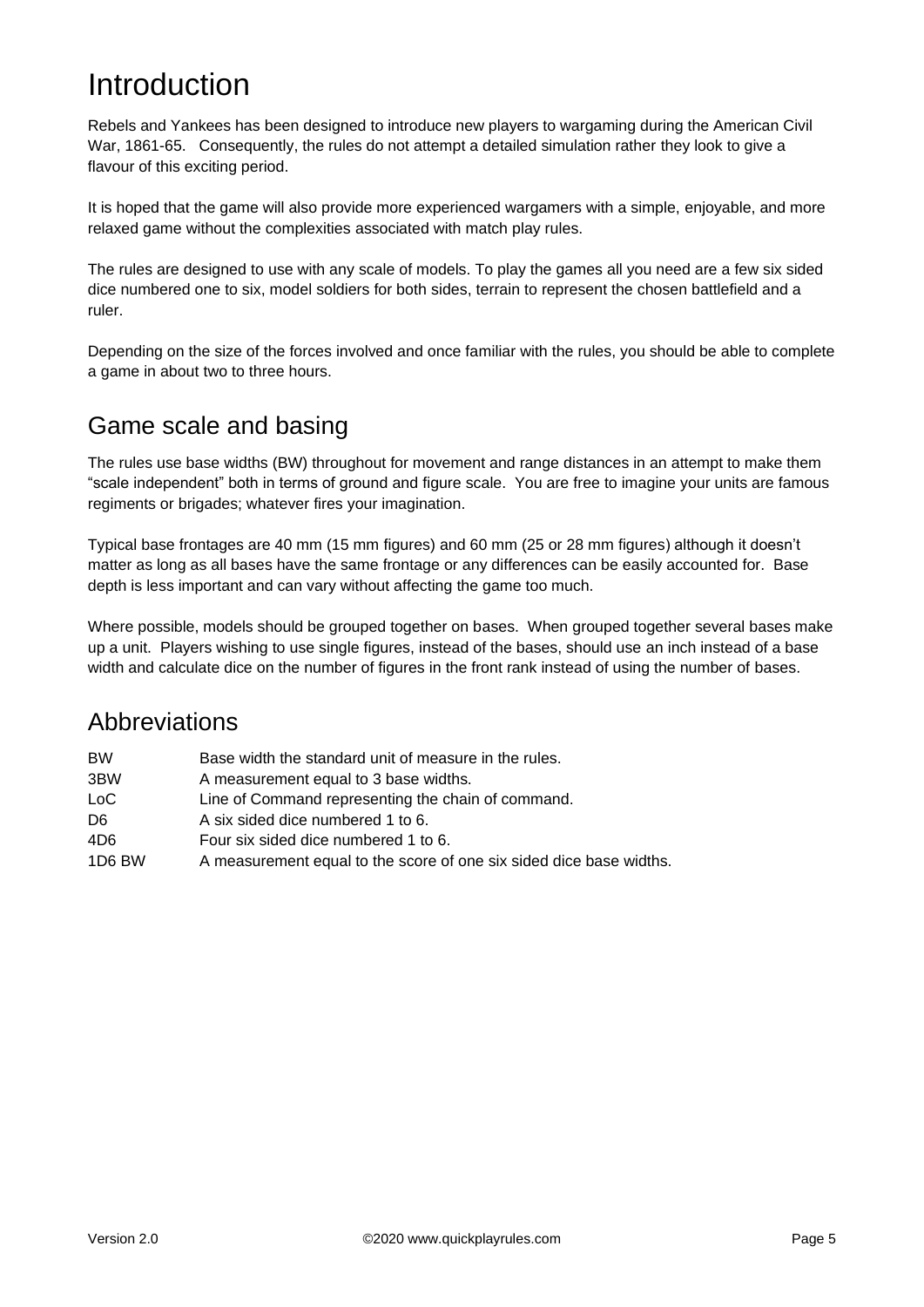# <span id="page-5-0"></span>Army structure

### <span id="page-5-1"></span>Generals

An army is led by a force commander and several sub generals, or only plain old generals, represented by single models or vignettes on small round bases. Generals command specific units during the game. If you envisage your force commander leading a division, then the generals would represent brigade commanders.

You can design your army to be any structure, but the rules only recognise the force commander and the level below. There are optional rules for generals' characteristics such as competence & inspirational qualities.

#### <span id="page-5-2"></span>Command and control

Generals exert their influence throughout their command by their presence and by sending messengers. In the game this is represented by a command radius. Units within this distance are under the command of a general or the force commander. Beyond this distance they are out of command and cannot spend action points. The standard command radius is 10BW.

#### <span id="page-5-3"></span>Quartermaster, supply and logistics

All armies need supplies. In the game this is represented by a pool of additional dice held by each player. This pool of supply dice cannot be resupplied in any way during the game. It is held in the baggage camp and is lost if the baggage camp is captured (see Charging a camp).

| <b>Rules</b> | <b>Modifier</b>                                                     | <b>Dice</b>     |
|--------------|---------------------------------------------------------------------|-----------------|
| Standard     | Base level of supply                                                | 2D <sub>6</sub> |
|              | Each general                                                        | $+1D6$          |
| Optional *   | Each exceptional general                                            | $+1D6$          |
|              | Each incompetent general                                            | $-1D6$          |
|              | $\mathbf{\cdot}$ in addition to the standard modifier for generals. |                 |

At the start of the game the pool of dice is calculated as follows:

#### <span id="page-5-4"></span>Using supply dice

One supply dice can be added to any throw by either the force commander himself or any throw by a unit when the force commander is within 3BW.

One supply dice can also be allocated to a unit by the force commander as an extra action point. The force commander must be within 3BW of the unit. A unit cannot have more than three action points per turn.

Supply dice must be added before any dice are thrown. Once added it is considered spent and removed from the game.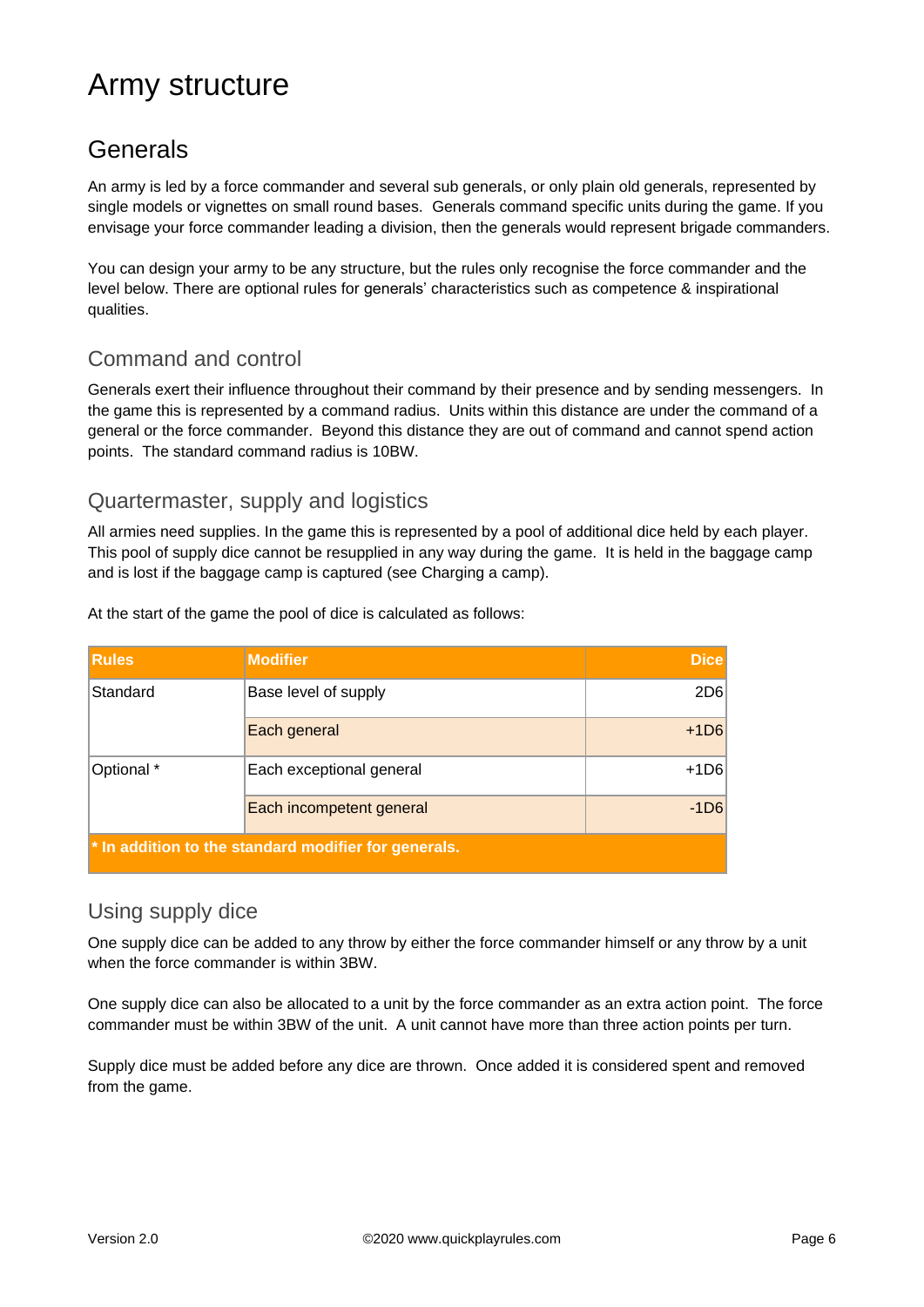### <span id="page-6-0"></span>Unit types

#### <span id="page-6-1"></span>Artillery

These represent an artillery battery of 4 to 8 pieces of various calibres, deployed in a firing line with caissons behind. Artillery is subdivided into smooth bore and rifled artillery. The total base footprint for a battery on the table should be square: two bases with model guns & crew side by side with a double base across the back for the caissons.

#### <span id="page-6-2"></span>Baggage camps

Each army has a baggage camp that needs to be defended. It is represented by models occupying an area 4 by 6BW. If it is captured by the enemy it is removed from play and all remaining supply dice are lost (see Quartermaster, supply and logistics). To capture a camp enemy units must charge the camp (see Charging a camp).

#### <span id="page-6-3"></span>**Cavalry**

These represent the detachments of 320 men, from a parent cavalry regiment. Whilst mounted cavalry deploy as a formed unit or in column of march. Cavalry can also dismount and fight in open order with some troops assigned to hold the horses (see Formations).

#### <span id="page-6-4"></span>Indian war hosts

These are warbands of 160-320 Indian warriors, some on horseback and others on foot. They fought for both the Union and Confederate armies. A war host is typically represented by two to four bases and can only deploy in open formation. In the game they cannot charge large units (see Charging).

#### <span id="page-6-5"></span>**Infantry**

These represent the infantry regiments of foot with 320 to 480 men, including Zouave units. Typically, Union regiments would be four bases and Confederate regiments six bases.

#### <span id="page-6-6"></span>**Sharpshooters**

These represent skilled foot soldiers who are very accurate shots deployed away from main bodies to snipe at the enemy. They are represented by two bases in open formation. Hits from a sharpshooter affect the outcome of any resilience tests taken by the target (see Resilience).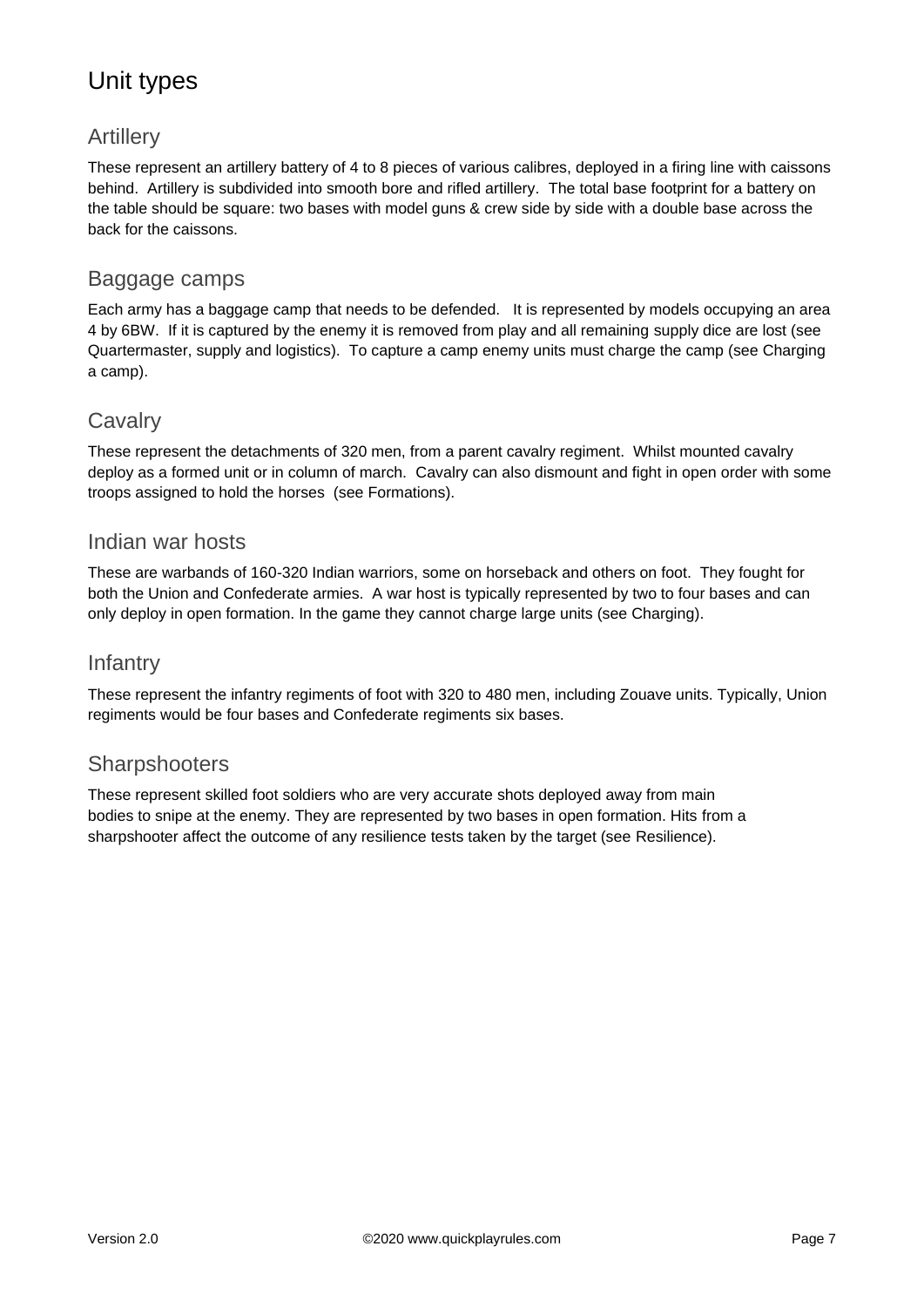### <span id="page-7-0"></span>Formations

Units may use several different formations depending their type. There are three formations namely: formed, open order and column of march:

| <b>Type</b>        | <b>Notes</b>                                                                                                                                                                                                                                                                                 |
|--------------------|----------------------------------------------------------------------------------------------------------------------------------------------------------------------------------------------------------------------------------------------------------------------------------------------|
| Formed             | A densely packed body of infantry or cavalry which are more effective at<br>shooting and hand to hand combat. Cavalry deploy on a narrower frontage<br>than infantry but with troops behind for mutual support                                                                               |
| Open               | A loose firing line with troops using all available cover to harass the enemy.<br>They move more quickly through difficult terrain. They are veterans firing and<br>moving so it is harder to fix their position. Being 'sniped' affects morale far<br>more than the physical damage caused. |
| Column of<br>march | Used to move units quickly around the battlefield or along roads. However, if<br>shot at or involved in any form of combat columns the unit suffers high<br>casualties.                                                                                                                      |

The allowed formations for the different troop types are:

| <b>Type</b> | <b>Class / Status</b> |              | Column Formed | <b>Open</b>       |
|-------------|-----------------------|--------------|---------------|-------------------|
|             | Deployed              |              |               |                   |
| Artillery   | Limbered              |              |               |                   |
| Infantry    | Foot                  | √            |               | $\sqrt{}$         |
|             | Indian war hosts      | √            |               | $\backslash\!\!/$ |
|             | Sharpshooters         |              |               | $\backslash\!/$   |
| Cavalry     | <b>Mounted</b>        | $\checkmark$ |               |                   |
|             | Dismounted            |              |               | ✓∣                |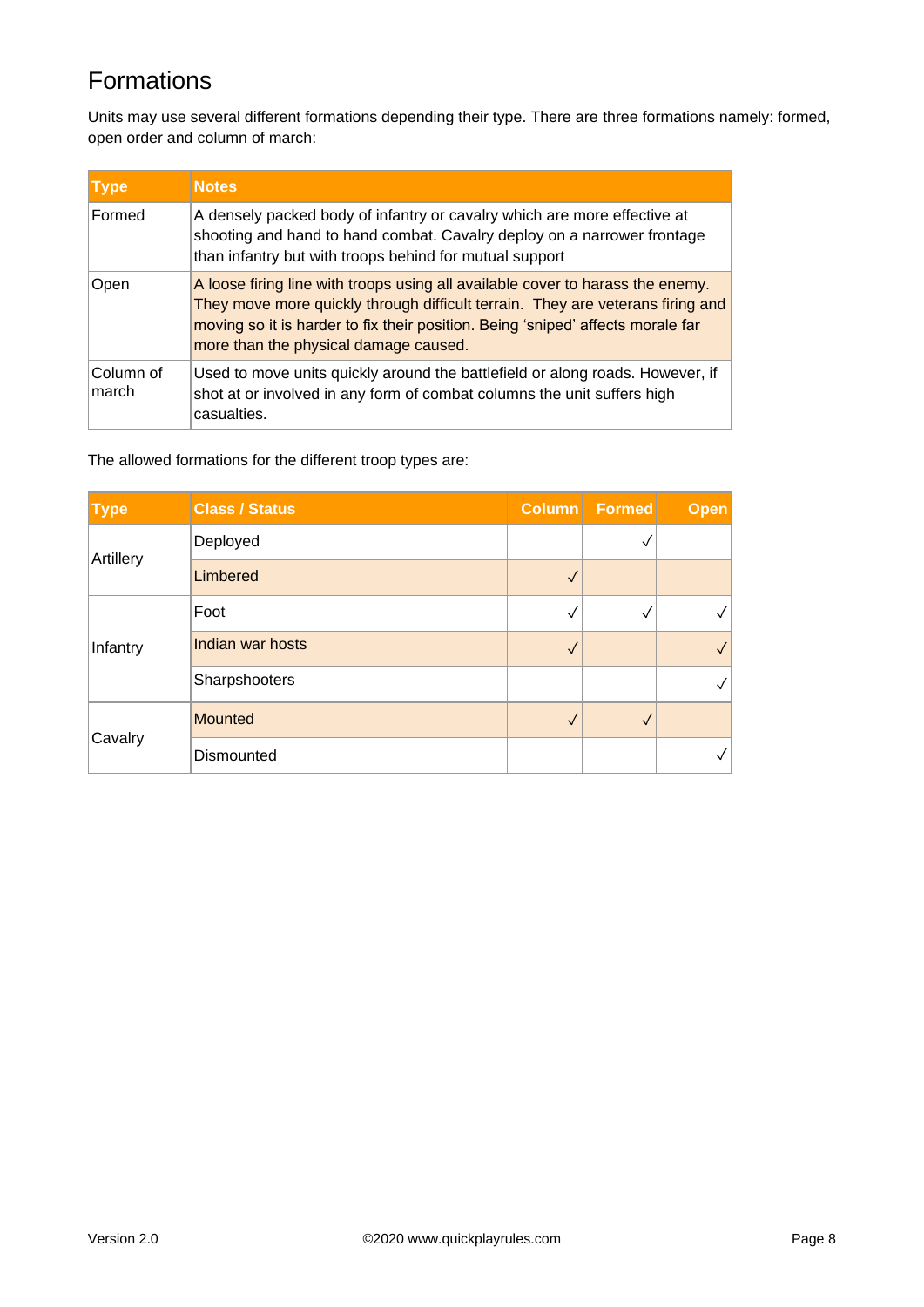For open order infantry, a simple 1BW spacer, without figures, can greatly improve the visual appeal of the unit but they are not absolutely necessary. They do however make the unit's footprint absolutely clear and ensure the bases stay the right distance apart. On the table each formation looks as follows:

10



**Key**

 $A = formed$  infantry,

 $B =$  open order infantry with spacers,

- $C = column of  $m$  of  $m$ ,$
- $D =$  formed cavalry,

 $E =$  dismounted cavalry in open order with a rear base of horse holders.



#### **Key**

- $A = formed$  artillery,
- B = limbered artillery in column of march.



 $\mathsf D$ 

E

B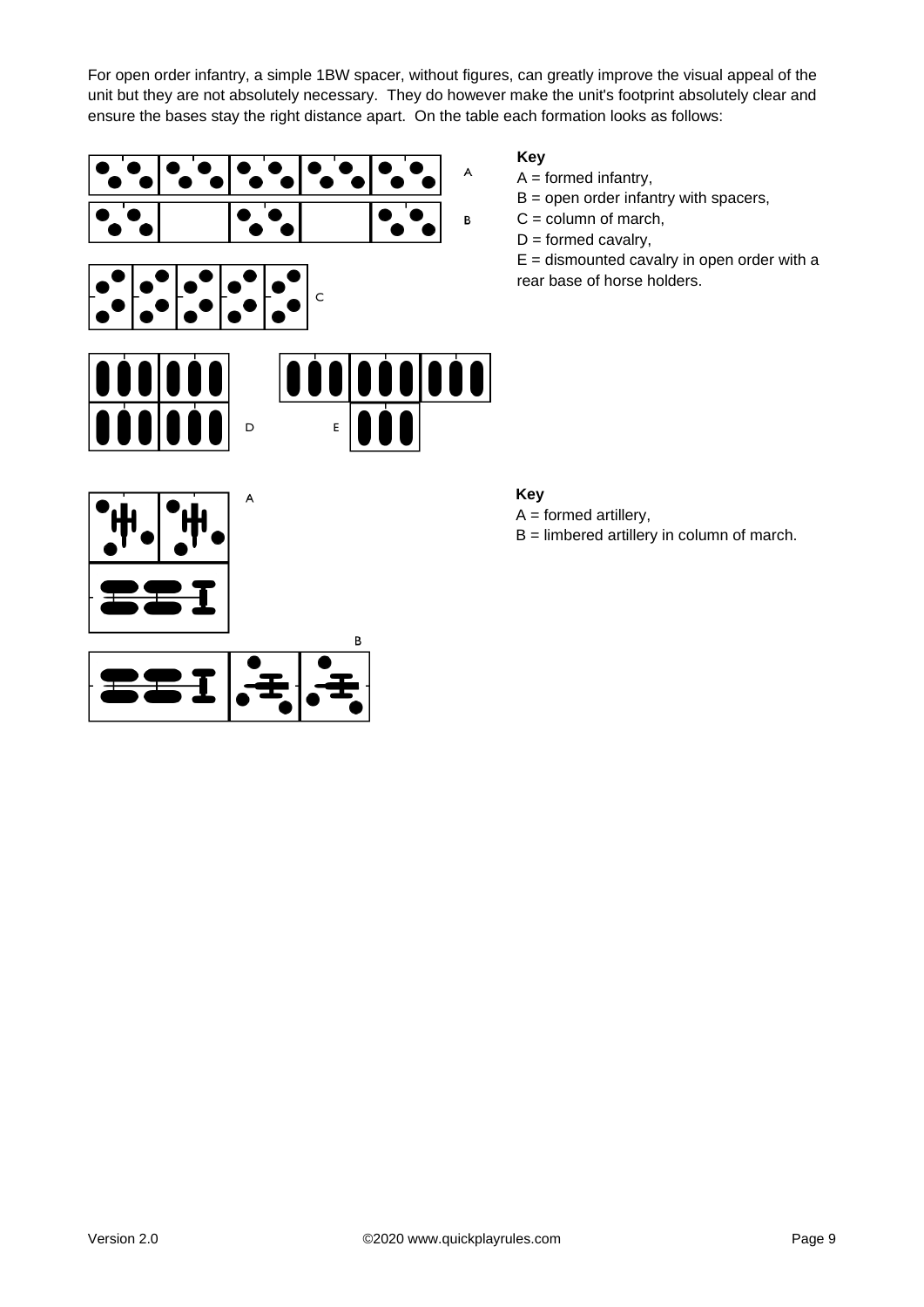### <span id="page-9-0"></span>Unit attrition, resilience testing and auto-breaking

Units suffer losses during the game and this is represented by units taking hits and the removal of bases. Hits can result from:

- Shooting.
- Melee.
- Failing a resilience test.
- Neighbouring units breaking.

A base is removed when an artillery unit has taken 6 hits and all other units have taken 2 hits. Players should record all hits leading up to the removal of a base; either on paper, with markers or casualty dice.

All units reach a point when they become ineffective. This could be due to casualties or when the unit's morale and willingness to fight is destroyed.

If a unit's strength falls to 50% or below the unit must take a resilience test at the end of the turn and may break as a consequence. At any other point during the game a unit will auto-break immediately when it Is reduced to a single base, becomes the last unit in their command, or fails a resilience test.

See Resilience: Test outcomes for the consequences and options associated with broken units.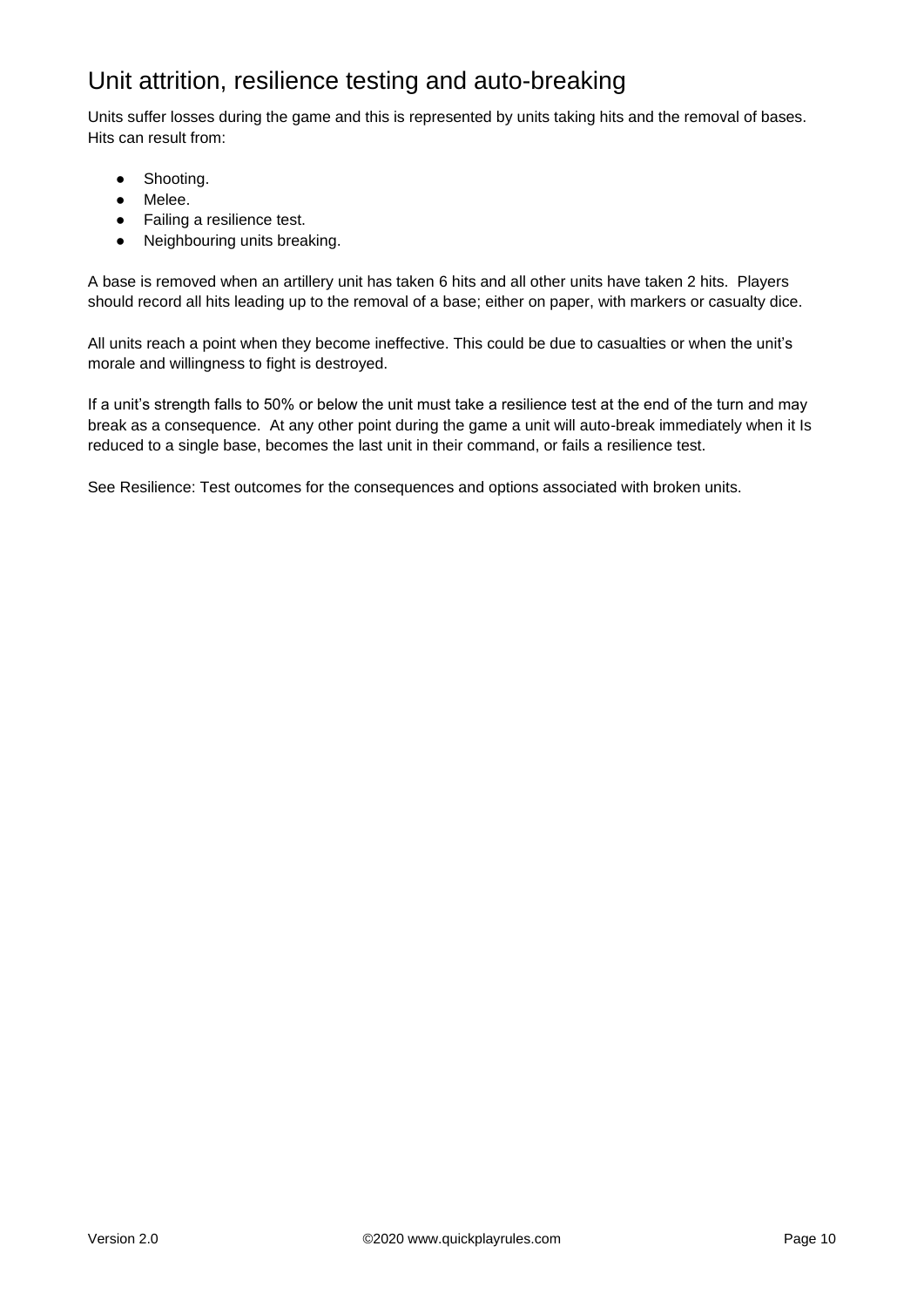### <span id="page-10-0"></span>Resilience

This represents a unit's willingness to fight. There are three levels of resilience and one special category:

| <b>Type</b>                                 | <b>Definition</b>                                                                                                                                                                          |  |  |
|---------------------------------------------|--------------------------------------------------------------------------------------------------------------------------------------------------------------------------------------------|--|--|
| Lackluster                                  | Poorly motivation units. May have been pressed into service or waiting for<br>the war to come to an end.                                                                                   |  |  |
| Steady                                      | Committed Units which will give a good account of themselves despite having<br>experienced combat before.                                                                                  |  |  |
| Determined                                  | Highly motivated units that can be expected to be very robust in battle.                                                                                                                   |  |  |
| In addition to the above units may also be: |                                                                                                                                                                                            |  |  |
| <b>Zealous</b>                              | Units inclined to charge preferring this to standing and shooting.<br>Players must agree at the start of the game which units are zealous.<br>Can be applied to any unit except artillery. |  |  |

#### <span id="page-10-1"></span>Determining a unit's resilience on the table

In real life units were expected to have a certain level of resilience, but the actual level was not apparent until the day itself. To represent this a unit's resilience is randomly assigned after the players have deployed all their units.

To assign resilience roll 1D6 and, depending on the year of battle and whether the unit is Union or Confederate, lookup the result on the table below. Repeat for all units.

| <b>Period</b>              | <b>Belligerent</b> | <b>Lackluster</b> | <b>Steady</b> | <b>Determined</b> |  |
|----------------------------|--------------------|-------------------|---------------|-------------------|--|
| 1861-62                    | Union              | $1 - 3$           | $4 - 5$       | 6                 |  |
|                            | Confederate *      |                   | $1 - 4$       | $5-6$             |  |
| 1863                       | Union              | 1                 | $2 - 5$       | 6                 |  |
|                            | Confederate        | 1                 | $2 - 4$       | $5-6$             |  |
| 1863 post Gettysburg       | Union              | $1 - 2$           | $3 - 4$       | $5-6$             |  |
|                            | Confederate        | $1 - 2$           | $3-5$         | 6                 |  |
| 1864-65                    | Union              |                   | $1 - 5$       | $5-6$             |  |
|                            | Confederate        | $1 - 3$           | $4 - 5$       | $6\phantom{1}6$   |  |
| * Also classed as Zealous. |                    |                   |               |                   |  |

Based on personal research I have chosen to classify all Confederate units, except artillery, during 1861- 1862 as zealous. They seem to have been more inclined to charge and were less effective at shooting than Union troops during this period.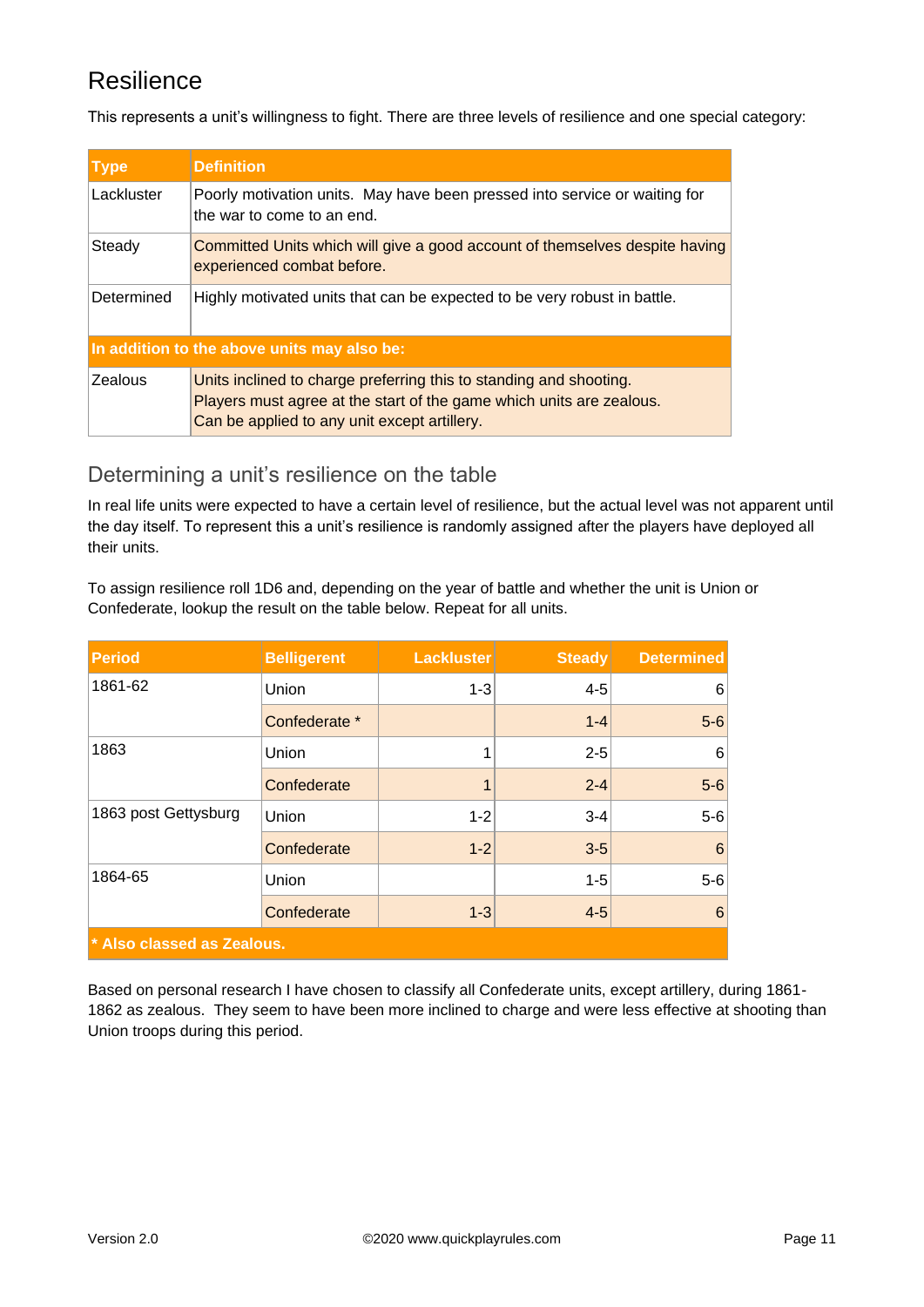# <span id="page-11-0"></span>Resilience testing

In wargaming, a resilience test is also known as 'a morale test'. Units must take a test to initiate and receive charges, when it has lost a round of melee, and it may have to test at the end of a turn if its strength has fallen to 50% or below.

### <span id="page-11-1"></span>End of turn tests

Players alternate, testing their units in any order they choose. The player without initiative goes first. In all cases the results of the tests are applied immediately and the victory conditions checked after each test. A unit only takes one test at the end of the turn.

### <span id="page-11-2"></span>Conducting a test

To test a unit roll 2D6 and add the scores. Modify the total using the first table below and cross reference the modified total against the second.

| <b>Effect</b>                                                                      | <b>Situation (Tester)</b>                 | <b>Shooting</b> | <b>Combat</b> | <b>Other</b> |  |
|------------------------------------------------------------------------------------|-------------------------------------------|-----------------|---------------|--------------|--|
|                                                                                    | Zealous                                   |                 | $+2$          |              |  |
|                                                                                    | <b>Not Zealous</b>                        | $+1$            |               |              |  |
| Troop<br>Class                                                                     | Determined                                | $+1$            | $+1$          | $+1$         |  |
|                                                                                    | Indian war host                           | $-1$            | $+1$          |              |  |
|                                                                                    | Lackluster                                | $-1$            | $-1$          | $-1$         |  |
| Generals*                                                                          | Each inspirational general in LoC         | $+1$            | $+1$          | $+1$         |  |
| within 3 BW                                                                        | Each hated general in LoC                 | $-1$            | $-1$          | $-1$         |  |
|                                                                                    | <b>Inflicted hits</b>                     | $+1$            | $+1$          |              |  |
| Hits this turn                                                                     | Hit by artillery                          | $-1$            | $-1$          | $-1$         |  |
|                                                                                    | Hit by sharpshooters                      | $-1$            | $-1$          | $-1$         |  |
|                                                                                    | Defending a fortification or obstacle     | $+2$            | $+2$          | $+1$         |  |
|                                                                                    | More friends than enemy bases within 6 BW | $+1$            | $+1$          | $+1$         |  |
|                                                                                    | Formed foot vs mounted cavalry            | $+1$            | $+2$          |              |  |
| <b>Tactical</b><br>effects                                                         | Mounted cavalry vs formed foot            |                 | $-2$          |              |  |
|                                                                                    | Baggage camp has been lost                | $-1$            | $-1$          | $-1$         |  |
|                                                                                    | Forced to retire this turn                | $-1$            | $-2$          |              |  |
|                                                                                    | In column of march                        | $-1$            | $-2$          | $-1$         |  |
| * Optional. Effects are additive. Combat = Charge or Melee. LoC = Line of Command. |                                           |                 |               |              |  |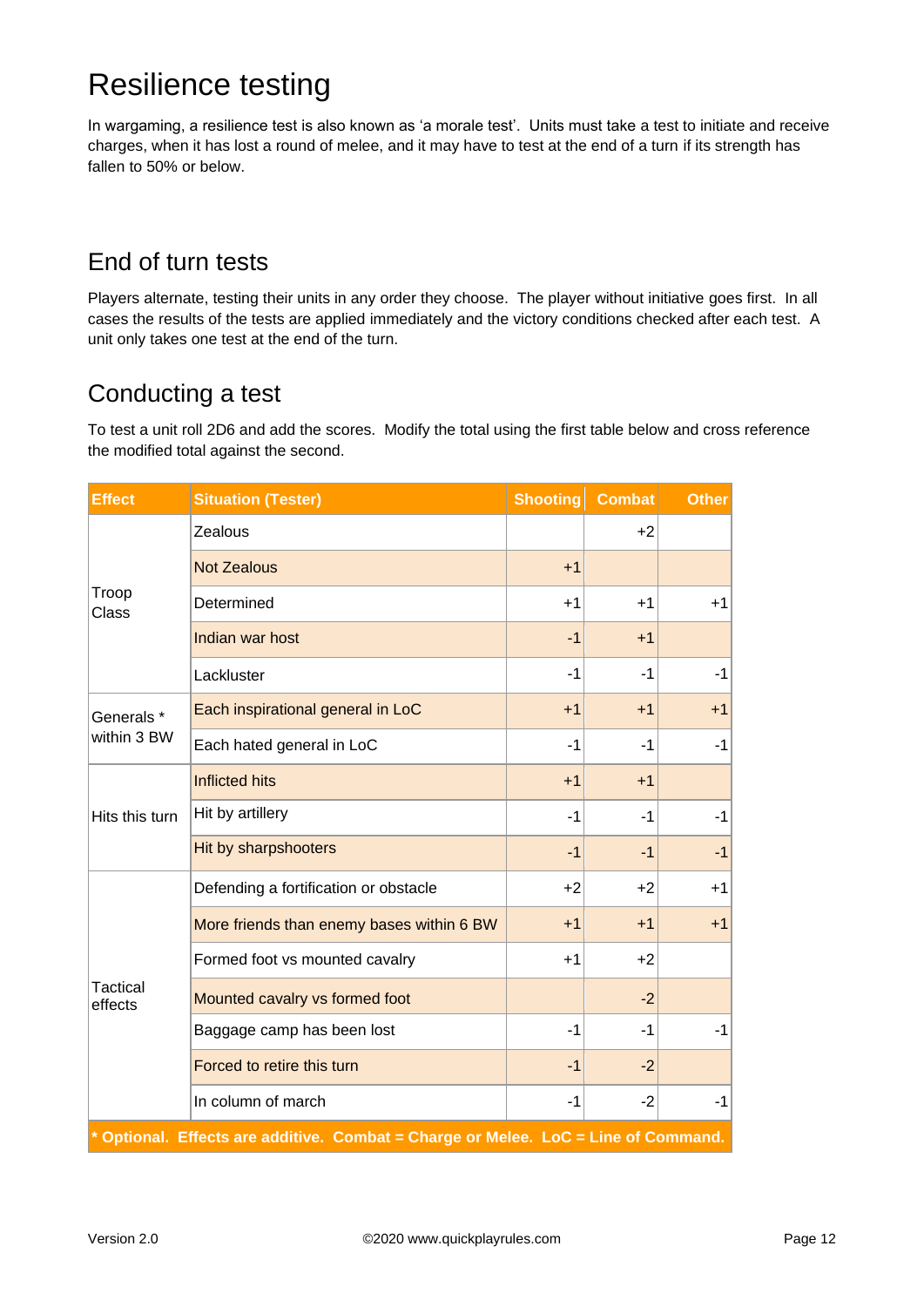| <b>Final Score</b>                                                                     | <b>Shooting</b> | <b>Charge</b> | <b>Melee</b> | <b>Other</b>   |
|----------------------------------------------------------------------------------------|-----------------|---------------|--------------|----------------|
| 12 or more                                                                             | Advance 1 BW *  | Carry On      | Carry On     | Advance 2 BW * |
| $10 - 11$                                                                              | Carry On        | Carry On      | Carry On     | Advance 1 BW * |
| $7-9$                                                                                  | Carry On        | Carry On      | Carry On     | Carry On       |
| $4-6$                                                                                  | Retire          | <b>Stand</b>  | 2 hits       | 1 hit          |
| $2-3$                                                                                  | Retire & 1 hit  | Retire        | Retire       | Retire         |
| 1 or less                                                                              | <b>Break</b>    | <b>Break</b>  | <b>Break</b> | <b>Break</b>   |
| * Convert to "Carry On" if behind obstacles, fortifications or at the edge of terrain. |                 |               |              |                |

### <span id="page-12-0"></span>Test outcomes

#### <span id="page-12-1"></span>Broken units

This section applies not just to a failed resilience test but to all circumstances where a unit can break. Namely when a unit:

- Fails a resilience test.
- Is reduced to a single base.
- Becomes the last unit in their command.

One consequence of this is that a unit can pass an end of turn resilience test but break before the end of the turn due to other outcomes. At any point in the game and as soon as any of these conditions are met, the unit is immediately broken and all action involving the unit stops.

**Effect of broken units**: all friendly units within 6BW take 1 hit. This is applied immediately, and any resultant resilience tests are resolved. Once all outcomes are completed, the broken unit is removed from play without further movement.

**Broken in melee:** the victor may choose to occupy the space vacated by the broken unit.

**Broken by shooting:** the shooters may move 1D6 BW in an attempt to occupy the space vacated by the broken unit. If they move they cannot move further than is necessary to occupy the vacant space but must move the full distance wherever possible.

**Occupying vacated ground**: the opposing player must decide whether to do this straight away. If there are multiple victors the player decides which to move but only one may move. This move is free and does not cost action points.

**Effect on Generals:** generals are removed from play once their last unit has broken and its effect on friends has been resolved. Likewise, once a general has lost all the units in their command, they are removed from play.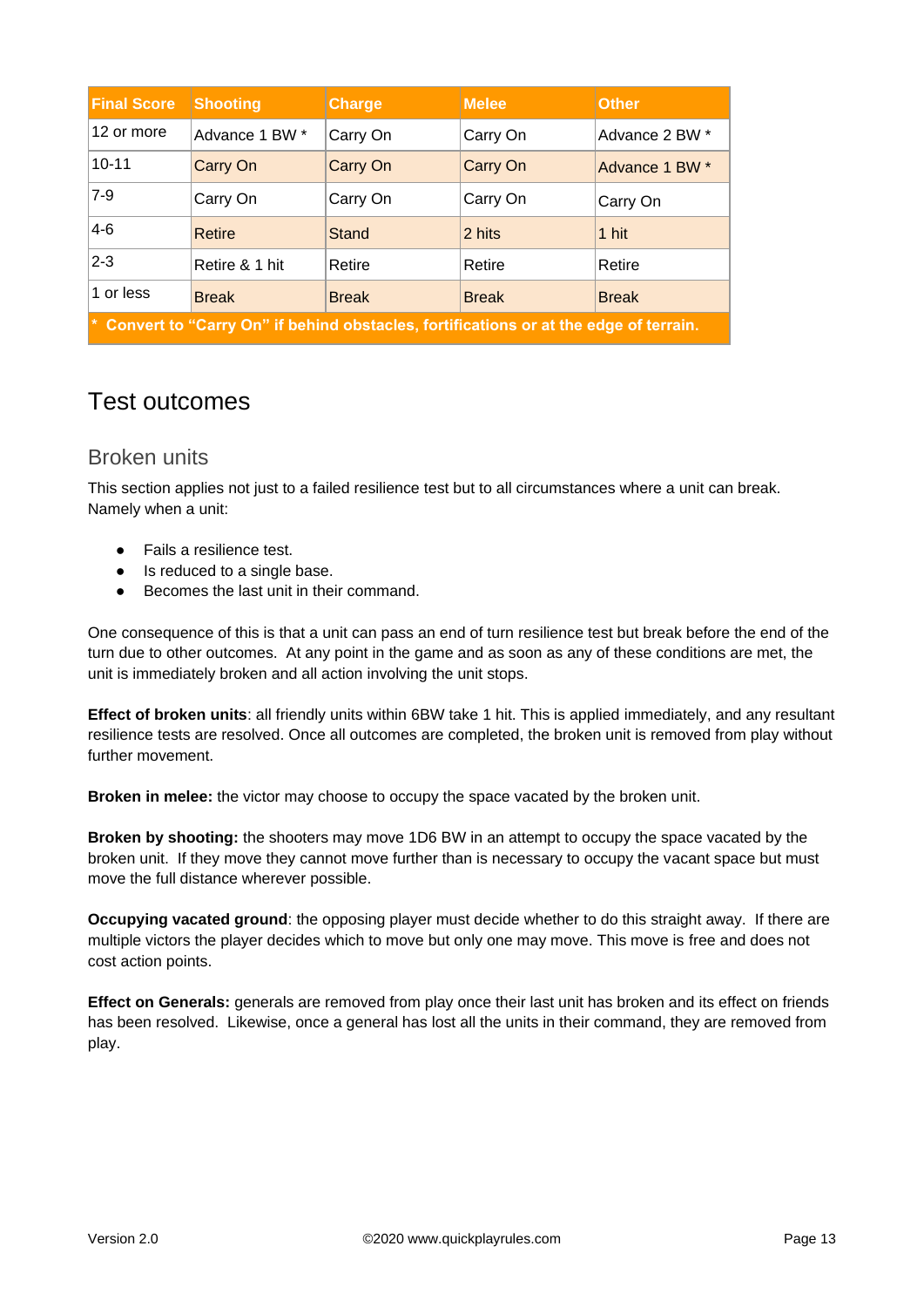#### <span id="page-13-0"></span>Retiring units

This is when a unit; is driven back by the weight of fire; has decided to break off from a melee without orders; or hesitates and backs away from the enemy. The unit has not broken, as above, but has 'lost its nerve' for a short period but the officers have maintained discipline.

**How to retire:** the unit must move 1D6 BW straight back to its rear and end facing the enemy. A supply dice may be used to increase or decrease the distance by 1BW.

**Contacting a friendly unit:** the moving unit moves so as to completely interpenetrate the friendly unit. Both units take a hit which is immediately applied and any resultant resilience test(s) resolved.

**Possibly contacting an enemy unit:** the unit moves and stops 1BW away from the enemy unit. The retiring unit takes 1 hit for every whole BW it could not move and must take at least 1 hit. The player in control of the retiring unit may elect to turn the unit to face this new enemy unit if it is bigger than the unit that forced it to retire.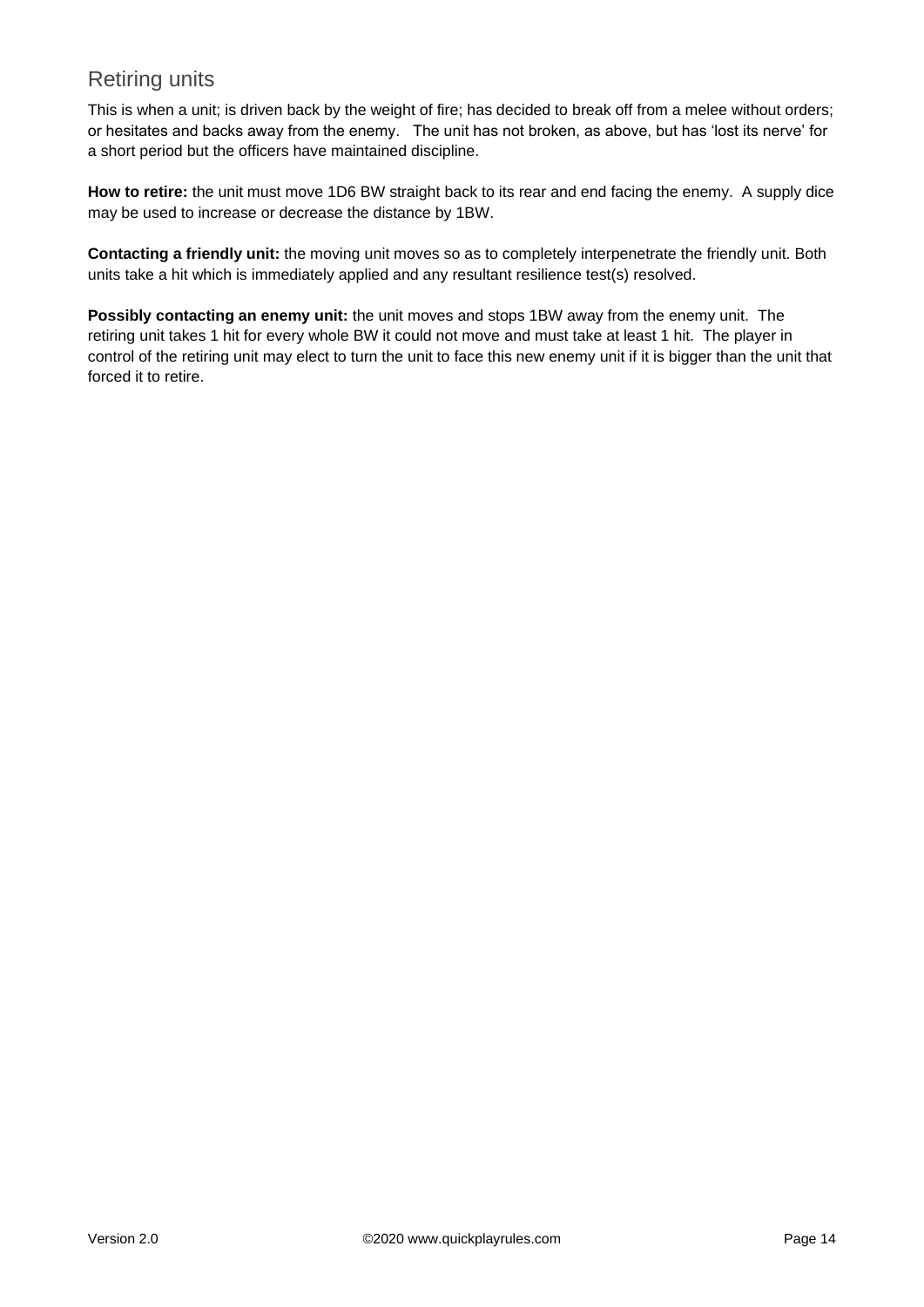# <span id="page-14-0"></span>Actions

#### <span id="page-14-1"></span>**Costs**

At the start of each turn every unit gets two action points whilst generals get only one. During the turn these are spent, one point per action, to:

- Change formation.
- Charge.
- Move.
- Redress ranks or stand.
- Reload.
- Shoot.

All of the above apply to units but generals and the force commander can only move or stand.

Unprompted actions, as a result of enemy action, are free. For example: retiring due to a failed resilience test is free. If a unit has action points remaining but is forced into such an unprompted action it loses those action points.

#### <span id="page-14-2"></span>Action points and supply dice

One supply dice can be allocated to a unit by the force commander as an extra action point when the force commander is within 3BW. A unit cannot have more than three action points per turn.

#### <span id="page-14-3"></span>Activation sequence

Starting with the player with the turn initiative, players take turns to activate the units within a command and the general in command (see Sequence of play). They must complete:

- All action points for a unit before they activate another unit in their next turn.
- All action points in a command, including those for the general, before activating another command next turn.

Before activating any unit, players must check that the unit is within the command radius of either a general or the force commander. Units outside command radius cannot be activated or spend action points (see Command and control).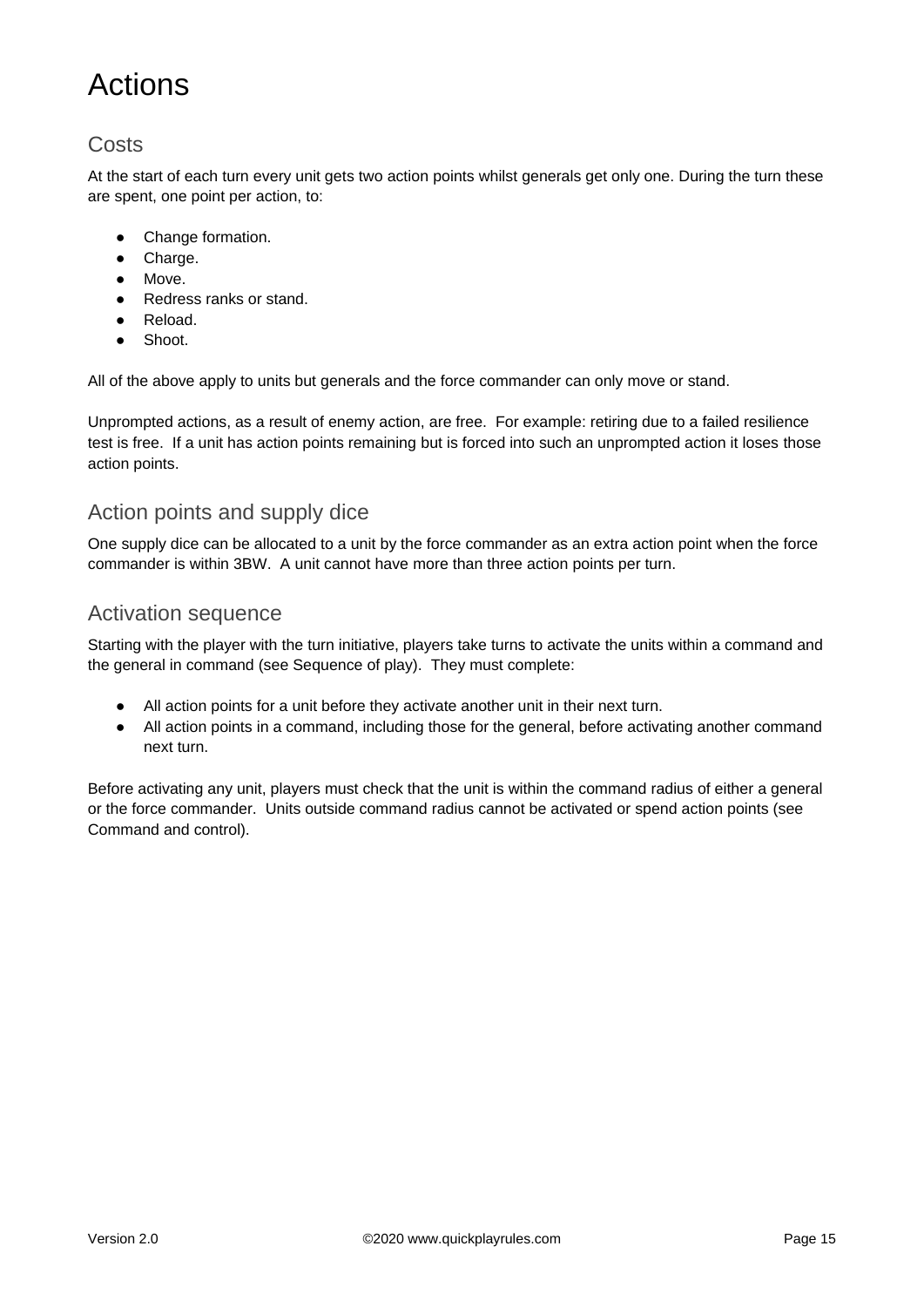#### <span id="page-15-0"></span>**Declaration**

Each time a player become active they must declare to their opponent:

- Which unit, or general, they are about to activate.
- What actions they will perform.
- The order in which they will do them.

Action sequences cannot be conditional; unless they end up out of command distance for the next action. They can be descriptive.

Examples:

- This is not allowed as it is conditional: "I am going to shoot at this unit, if I do not score any hits I am going to shoot at it again, however, if I do hit that unit, I will then shoot at another other unit".
- These are allowed alternatives: "I am going to shoot twice at that unit" or "I am going to shoot once at each of those two units."
- This is an allowed descriptive set of actions: "I am going to use both action points to advance, until I reach the fence line here, then stop, wasting any unused distance".

<span id="page-15-1"></span>Once declared actions must be completed if it is legal to do so.

### Change of formation

To change formation a player chooses a front rank base to remain static. The player then moves the other bases into the new legal formation around the static front rank base. When changing formation, a unit cannot change facing.

### <span id="page-15-2"></span>Redress ranks or stand

The unit or general remains in their current position. This action can also be used to do nothing; it is effectively a "pass action" for the unit or general.

Units may use this action to pull back bases into a legal formation. This is useful after bases have become detached after several rounds of melee. A unit may not move forward or change facing with this action.

### <span id="page-15-3"></span>Reload after shooting

After any shooting action a unit must reload before it can shoot again. With this action the unit simply counts as reloaded and any unloaded markers are removed (see Shooting).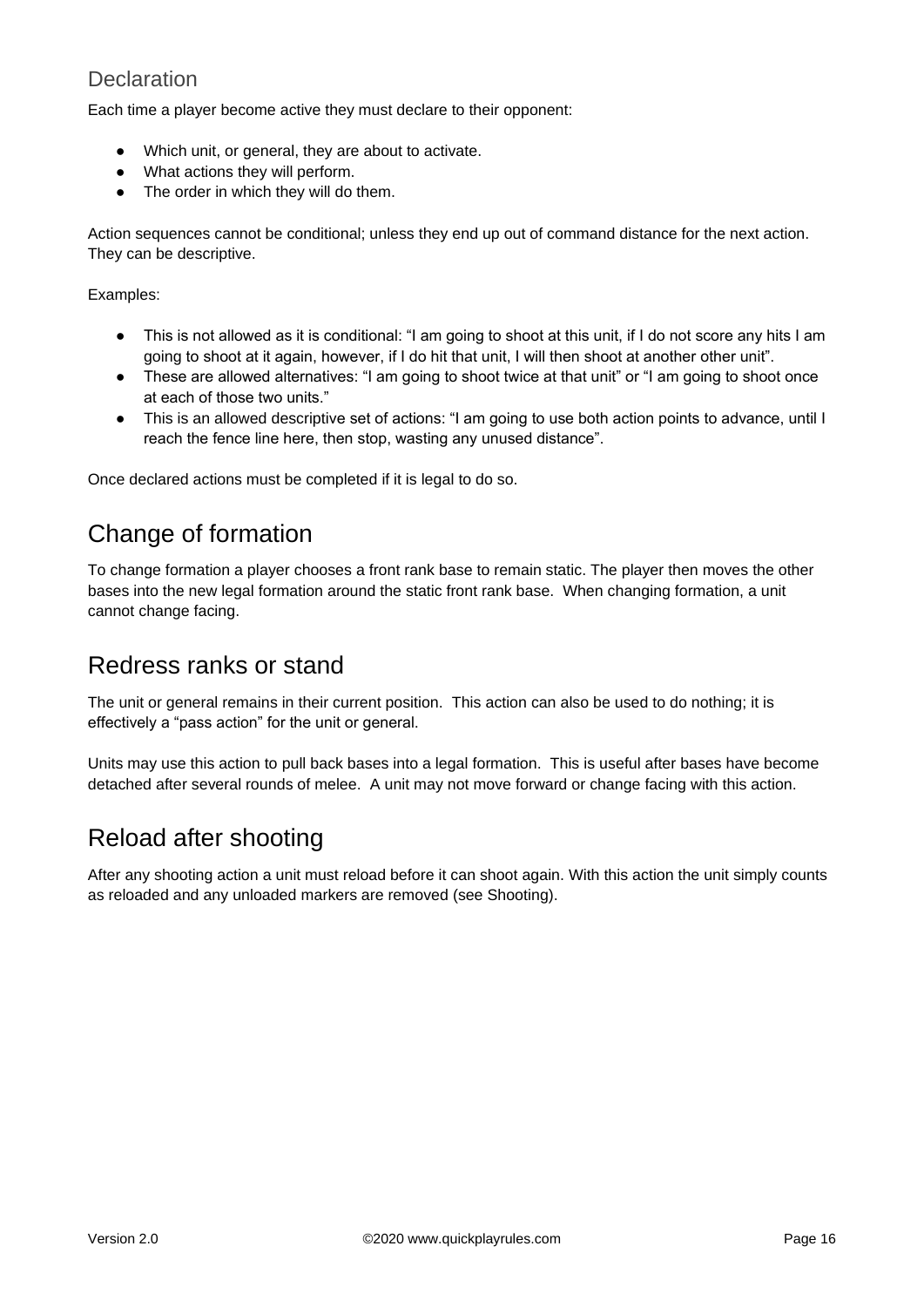### <span id="page-16-0"></span>**Charging**

Only foot, cavalry and Indian war hosts may charge other units (see table below). An Indian war host cannot charge another unit if it has 3 or more bases unless it is another Indian war host.

#### <span id="page-16-1"></span>Charge sequence

To begin a player declares a charge on a unit within its maximum charge move (see below). This costs one action point. The charging unit must then take a resilience test. If the outcome is to stand, retire or break the charge fails.

If the attacker's pass the test the defending unit(s):

- Must take a resilience test.
- Implement any outcomes from a failed test.
- Shoot at the charging units if already reloaded (see Unprompted shooting).

The charging unit:

- Takes any hits from shooting and checks to see if it auto-breaks (see Broken units).
- If not broken, works out the final charge distance (see below) and moves accordingly.

#### <span id="page-16-2"></span>Charge distance

If successful in pressing home its charge, and before rolling any dice, the attacking player may spend one supply dice to add 1BW to the final distance if the force commander is within 3BW. The attacking player then works out the final charge distance using the table below:

| <b>Type</b>                                 | <b>Formation</b>        | <b>Max Distance in BW</b> | Distance in BW |  |
|---------------------------------------------|-------------------------|---------------------------|----------------|--|
| Cavalry                                     | Open / Dismounted       | 6                         | 1D6            |  |
|                                             | <b>Formed / Mounted</b> | 12                        | 2D6            |  |
| Indian war host                             | Open                    |                           | $1 + 1D6$      |  |
| Foot                                        | Open                    | 6                         | 1D6            |  |
|                                             | Formed                  | 6                         | 1D6            |  |
| All other units & formations cannot charge. |                         |                           |                |  |

Charge distances are unaffected by difficult terrain.

Normally, the charging unit is moved the full distance directly towards the target but one wheel of up to 45° is allowed to ensure contact. If this results in base to base contact a melee ensues. All units in melee lose any remaining action points for the turn.

#### <span id="page-16-3"></span>Charging a camp

A baggage camp is automatically and immediately lost when an enemy foot or cavalry unit declares a charge on the camp, passes a resilience test and contacts any part of the camp.

When the camp is lost all remaining supply dice are lost (see Quartermaster, supply and logistics section) and the event inflicts 1 hit on all friendly units within 6BW.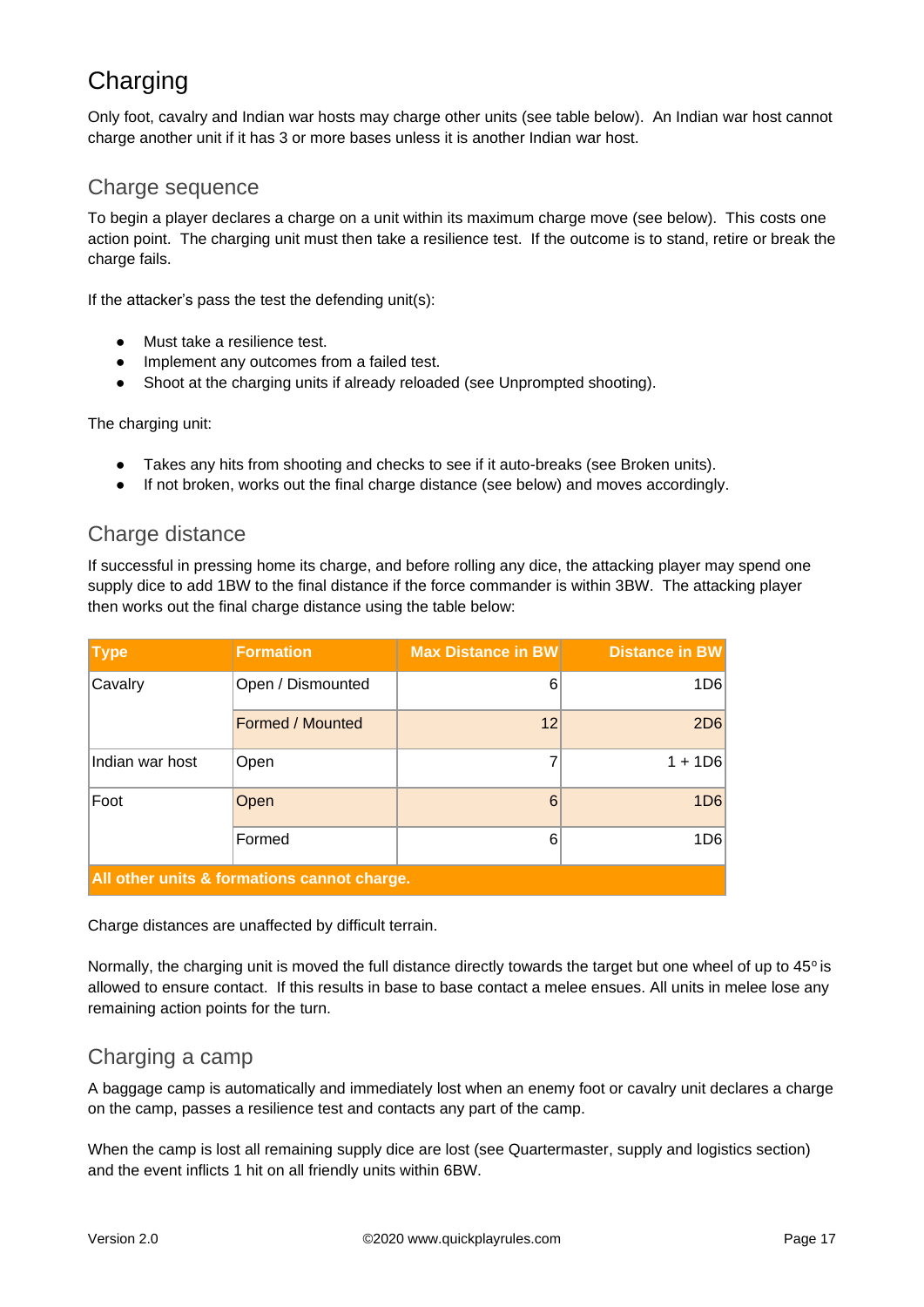### <span id="page-17-0"></span>**Melee**

In the rules, melees are conducted until a conclusion is reached. They do not continue in multiple turns. A melee ends when units are no longer in base to base contact. This will be due to either one unit being forced to break off or to one being destroyed.

#### <span id="page-17-1"></span>Melee sequence

The process is straightforward. Each base in front edge contact gets one dice along with any supporting bases in a second rank. The number of dice is modified (see below) before all dice are rolled simultaneously. All scores of 4-6 are "melee hits" and the player with the highest number of hits is the winner of this round of melee.

The losing side takes the difference in "melee hits" between the sides as hits while the winner takes one hit. In the case of a draw both sides take one hit. Both sides check for any auto-breaks before the losing side takes a resilience test and implements any outcomes. See Resilience: Test outcomes.

If fighting more than one unit at a time, group the defending bases by the different enemy units in contact and modify each group of dice separately. Use combined scores to work out the winning side.

If units remain in contact another round of melee is fought, and the above process is repeated, until the units are no longer in contact. This ensures all melees are completed in the turn in which they started.

#### <span id="page-17-2"></span>Reinforcing a melee

Between rounds of melee players may elect to move some of a unit's bases not already in front edge contact with the enemy so that they are. This models the replacement of losses etc. Corner to corner contact does not block this type of movement and such moves are free.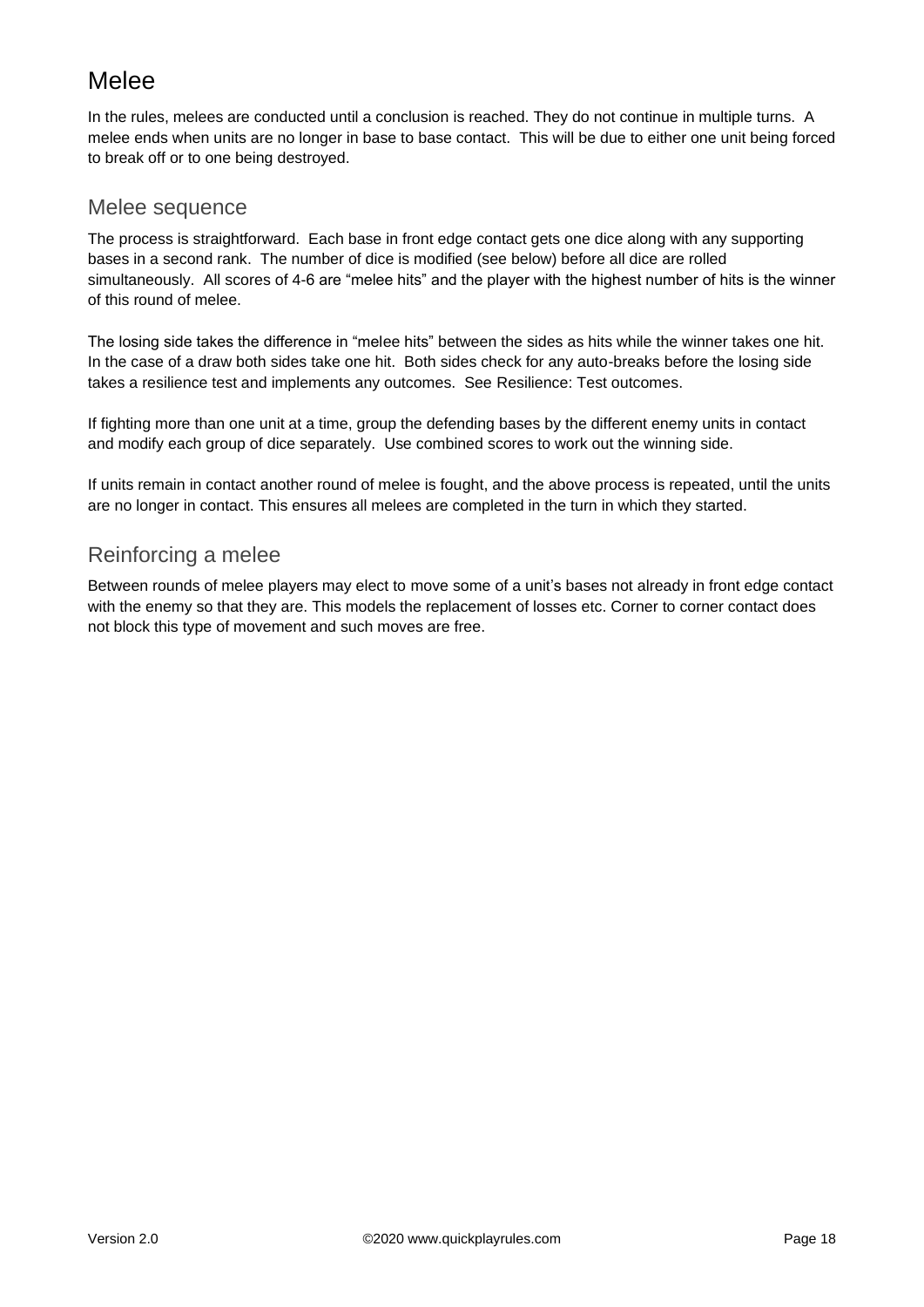#### <span id="page-18-0"></span>Melee modifiers

The number of melee dice rolled is modified using the table below. All units must roll a minimum of 2 dice in all circumstances.

| <b>Type</b>                     | <b>Condition</b>                                      | <b>Adjustment</b> |  |  |
|---------------------------------|-------------------------------------------------------|-------------------|--|--|
| Special                         | Unit's first round of melee in the game               | +2 dice           |  |  |
|                                 | Supply dice from force commander within 3BW           | +1 dice           |  |  |
| Troop class                     | Indian war host in 1 <sup>st</sup> round after charge | $+2$ dice         |  |  |
|                                 | Indian war host in later rounds after charge          | $+1$ dice         |  |  |
|                                 | Zealous in all rounds after a charge                  | $+1$ dice         |  |  |
|                                 | <b>Artillery</b>                                      | -1 dice           |  |  |
| Formation                       | Cavalry* against open order foot in the open          | $+1$ dice         |  |  |
|                                 | Formed foot against cavalry*                          | $+1$ dice         |  |  |
|                                 | In column of march                                    | -2 dice           |  |  |
| Terrain                         | <b>Uphill from enemy</b>                              | $+1$ dice         |  |  |
|                                 | Attacking across obstacles or fortifications          | -1 dice           |  |  |
| * Mounted only, not dismounted. |                                                       |                   |  |  |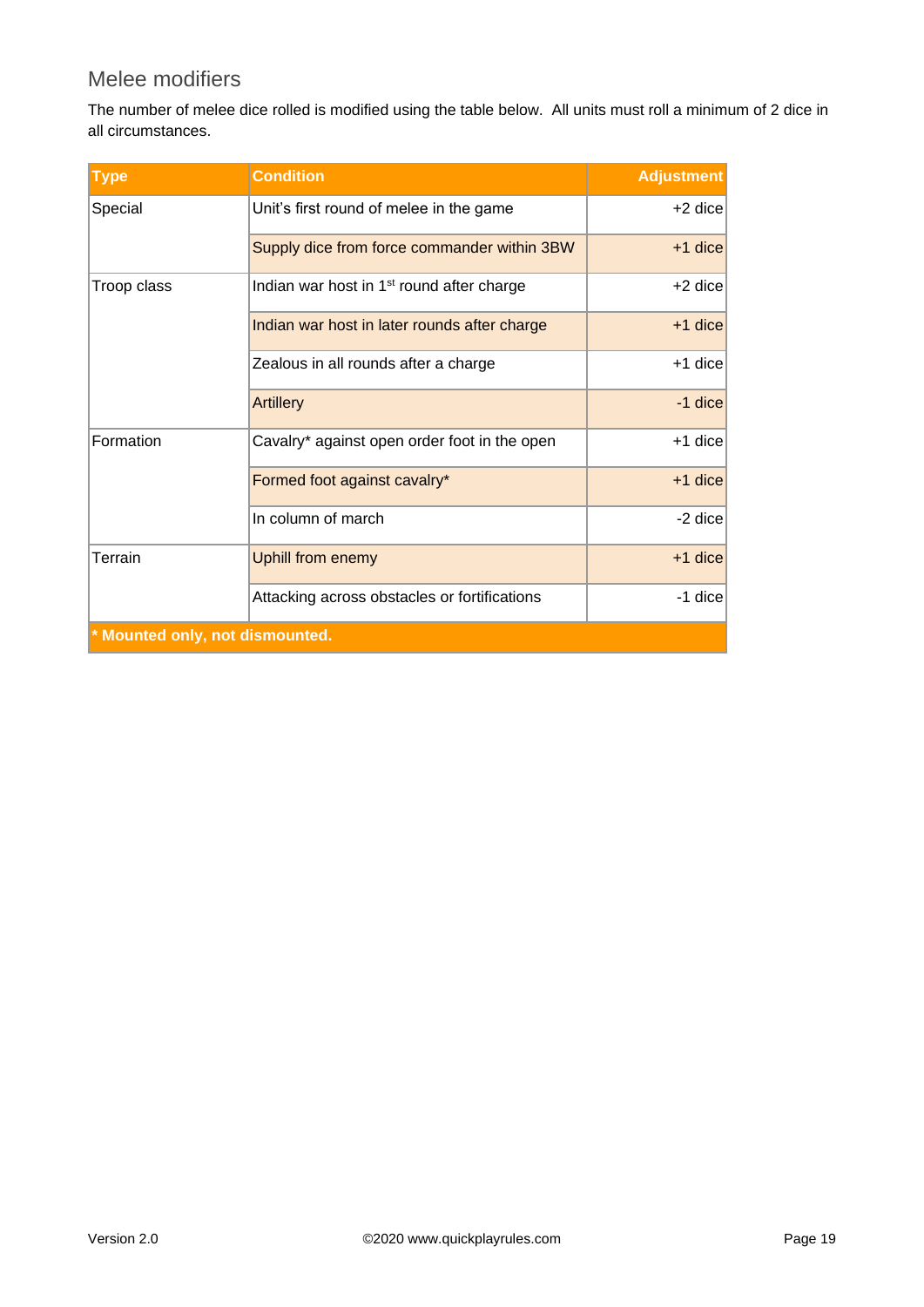### <span id="page-19-0"></span>Movement

<span id="page-19-1"></span>Action points allow players to move their troops. Units may advance, retire or change their facing.

#### Movement distances

The distance moved depends on the unit's type, its formation, the type of terrain to be crossed and a dice roll. Use this table to look up the dice to be rolled.

| <b>Type</b>                          | <b>Formation</b>  | <b>Open</b>     | <b>Difficult</b> |
|--------------------------------------|-------------------|-----------------|------------------|
| Cavalry                              | Dismounted        | $2 + 1D6$       | 1D3              |
|                                      | Formed            | <b>2D6</b>      | $2 + 1D3$        |
|                                      | Column of march   | 3D <sub>6</sub> | $3 + 1D3$        |
| Indian war host                      | Open              | $3 + 1D6$       | $1 + 1D3$        |
|                                      | Column of march   | 2D <sub>6</sub> | $2 + 1D3$        |
| Foot                                 | Open              | $2 + 1D6$       | 1D3              |
|                                      | Formed            | 1D <sub>6</sub> | 1D3              |
|                                      | Column of march   | 2D6             | $1 + 1D3$        |
| Artillery                            | Formed / Deployed | 1D <sub>3</sub> | 1BW              |
|                                      | Column / Limbered | 2D6             | 1D3              |
| Generals                             | All               | 10BW            | 10BW             |
| For 1D3 roll 1D6, half and round up. |                   |                 |                  |

Certain restrictions and bonuses apply:

- $\bullet$  Units can only wheel when advancing. They can only wheel once to a maximum of 90 $^{\circ}$ .
- To retire a unit must move straight back to its rear and end facing the enemy.
- When moving along a road for a full move in column, add 1D6 to the dice above.
- Generals' movement cannot be increased by any means.

One supply dice can be allocated to a unit by the force commander to add 1BW to the distances above when the force commander is within 3BW. This must be declared before any movement dice are thrown.

In these rules there is no concept of 'shifting across' to avoid terrain or other units. Any change of direction must be completed by wheels, turns or interpenetration.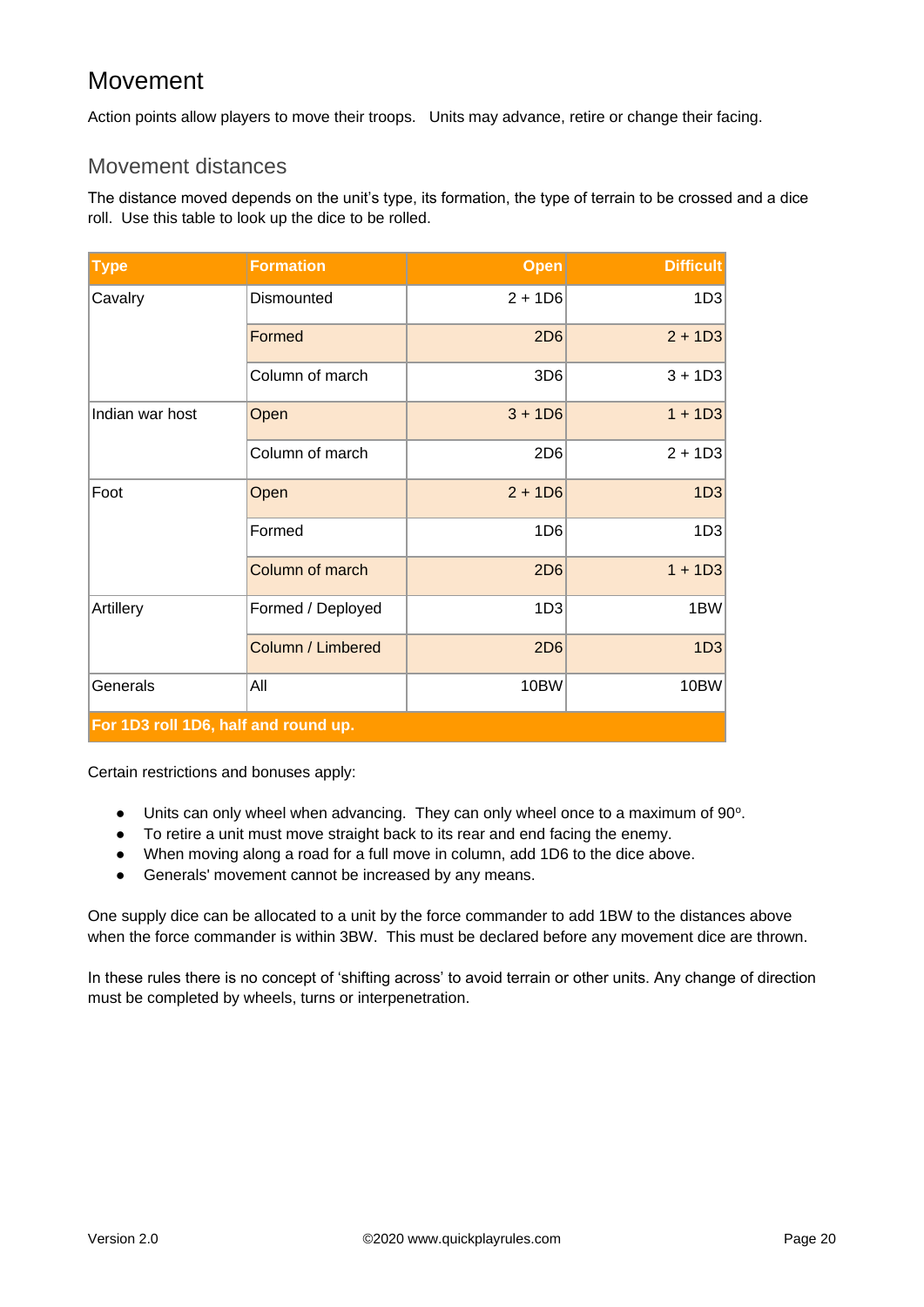### <span id="page-20-0"></span>Turning to face

A change of facing costs one action point and the only movement allowed is that required to change facing. Any further movement requires a second action point.

- To turn and face left or right, pivot the unit on the appropriate front corner until it is facing to left or right.
- To about face with a unit consisting of one rank, simply turn the bases around. For units with two ranks reposition the front rank bases as the new rear rank facing in the opposite direction. Then reposition the rear elements to become the new front rank.

#### <span id="page-20-1"></span>Interpenetrating friendly units

A moving unit may elect to interpenetrate another friendly unit in certain instances. To move & interpenetrate friends a unit:

- Can only perform one movement action this turn.
- Cannot declare a charge action in the same turn.
- Must have sufficient move distance to clear the friendly unit.

The only the following interpenetrations are allowed base on a units formation not its type:

|                    | <b>Stationary unit</b> |        |              |
|--------------------|------------------------|--------|--------------|
| <b>Moving unit</b> | <b>Open</b>            | Formed | <b>Colum</b> |
| Open               |                        |        |              |
| Formed             |                        |        |              |
| Column of march    |                        |        |              |

#### <span id="page-20-2"></span>Moving generals

Moving a general or the force commander requires one action point. Generals:

- Can only move once a turn.
- Moves are unaffected by difficult terrain
- Cannot traverse impassable terrain.
- Can freely interpenetrate friendly units.
- Cannot pass within 2BW of an enemy unit, unless there is an intervening friendly unit.

There are further optional rules that involve moving generals at the end of the main rules.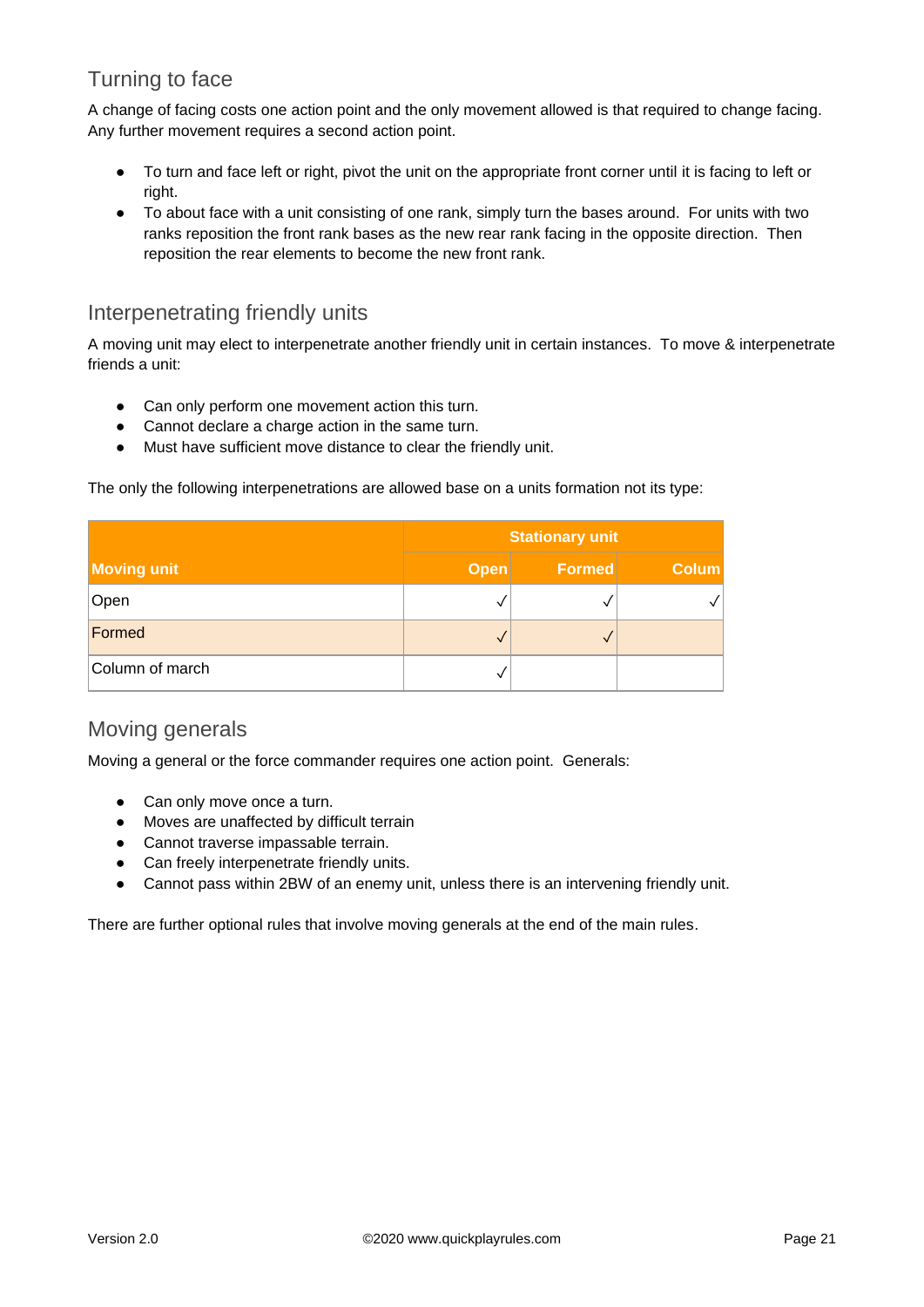### <span id="page-21-0"></span>Shooting

Units are considered to be armed with only one type of weapon and a unit may only shoot at one target at once. Before shooting players must check that the:

- Unit has reloaded after their last shot. Units are assumed to be loaded at the start of the game.
- Unit can see any part of the target.
- Target is in front of the unit's front edge and within the 45° arc of fire measured from the front corners of the unit.

Shooting normally costs one action point and is straightforward: measure the range, create & modify a dice pool, roll the dice, and work out the number of hits.

#### <span id="page-21-1"></span>Unprompted shooting

Shooting is often at the player's discretion and costs one action point. However, a unit may be forced to shoot as a result of enemy action. This unprompted action is free but units with action points lose all of them immediately. A unit must shoot when:

- It is charged.
- It is targeted whilst outside the command distance of a general in line of command.

In both instances the unit's target is obvious and the unit cannot shoot at anything else. However the target must be a valid target and in range. The unit must have reloaded previously and cannot respond by reloading and shooting. The responding unit always shoots second.

Both discretionary and unprompted shooting are resolved in exactly the same way except there is a hit penalty for the latter (see below).

#### <span id="page-21-2"></span>Ranges

To shoot measure the shortest distance to the target and ensure it is in range using this table:

| <b>Ranges in BW</b>                                 | <b>Short</b> | Long*     |
|-----------------------------------------------------|--------------|-----------|
| Pistols, shotguns or similar                        | $0 - 1$      |           |
| <b>Bows</b>                                         | $0 - 1$      | $2 - 4$   |
| <b>Muskets</b>                                      | $0 - 2$      | $3 - 6$   |
| <b>Carbines</b>                                     | $0 - 4$      | $4 - 12$  |
| <b>Rifles</b>                                       | $0 - 6$      | $6 - 18$  |
| Smooth bore artillery                               | $0 - 8$      | $8 - 24$  |
| <b>Rifled artillery</b>                             | $0 - 10$     | $10 - 30$ |
| $*$ Not when mounted who shoot at short range only. |              |           |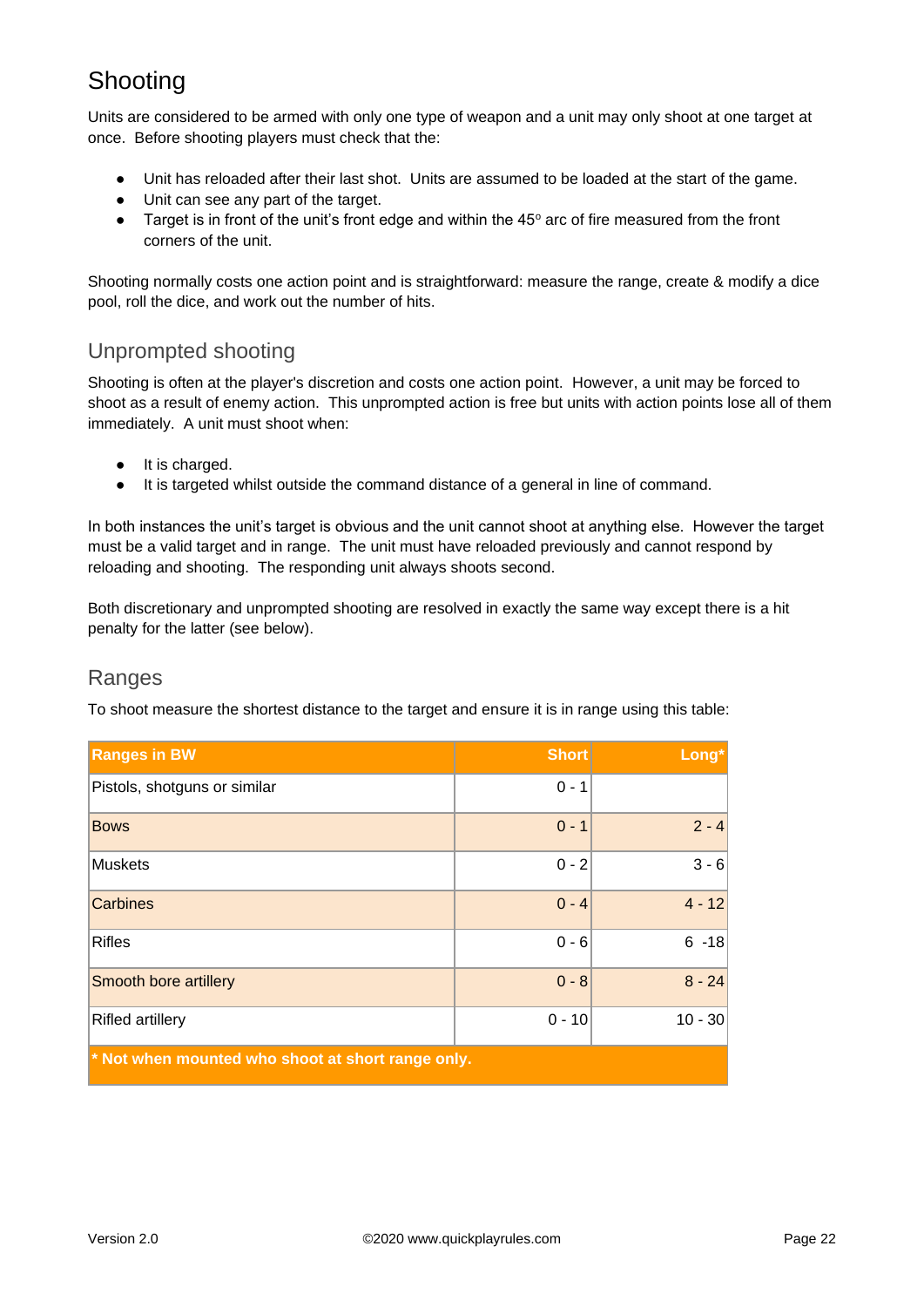#### <span id="page-22-0"></span>Dice pool

Count the number of bases in the unit and creating an initial dice pool by adding the following dice per base to the pool:

| <b>IWeapons</b>                                         | Firearms <sup>*</sup> | <b>Artillery</b> |  |  |
|---------------------------------------------------------|-----------------------|------------------|--|--|
| Initial dice pool                                       |                       |                  |  |  |
| the Do not count rear rank bases of dismounted cavalry. |                       |                  |  |  |

<span id="page-22-1"></span>Players may add a supply dice via the force commander if he is within 3BW of the firing unit.

#### Shooting modifiers

The number of dice in the pool is now modified using either the artillery or firearms tables below. All units must roll a minimum of 2 dice in all circumstances.

| <b>Artillery</b>                             | <b>Condition</b>                        | <b>Adjustment</b> |
|----------------------------------------------|-----------------------------------------|-------------------|
| <b>Hits</b>                                  | Shooting at same target as last turn    | $+2$ dice         |
|                                              | For each hit on shooting unit           | -1 dice           |
| Target                                       | Target in cover at long range and moved | $-1$ dice         |
|                                              | Target in open formation at long range  | -1 dice           |
| Movement                                     | Unlimbered or will limber               | $-1$ dice         |
|                                              | Man handled gun this turn               | -1 dice           |
| <b>Conditions are for current turn only.</b> |                                         |                   |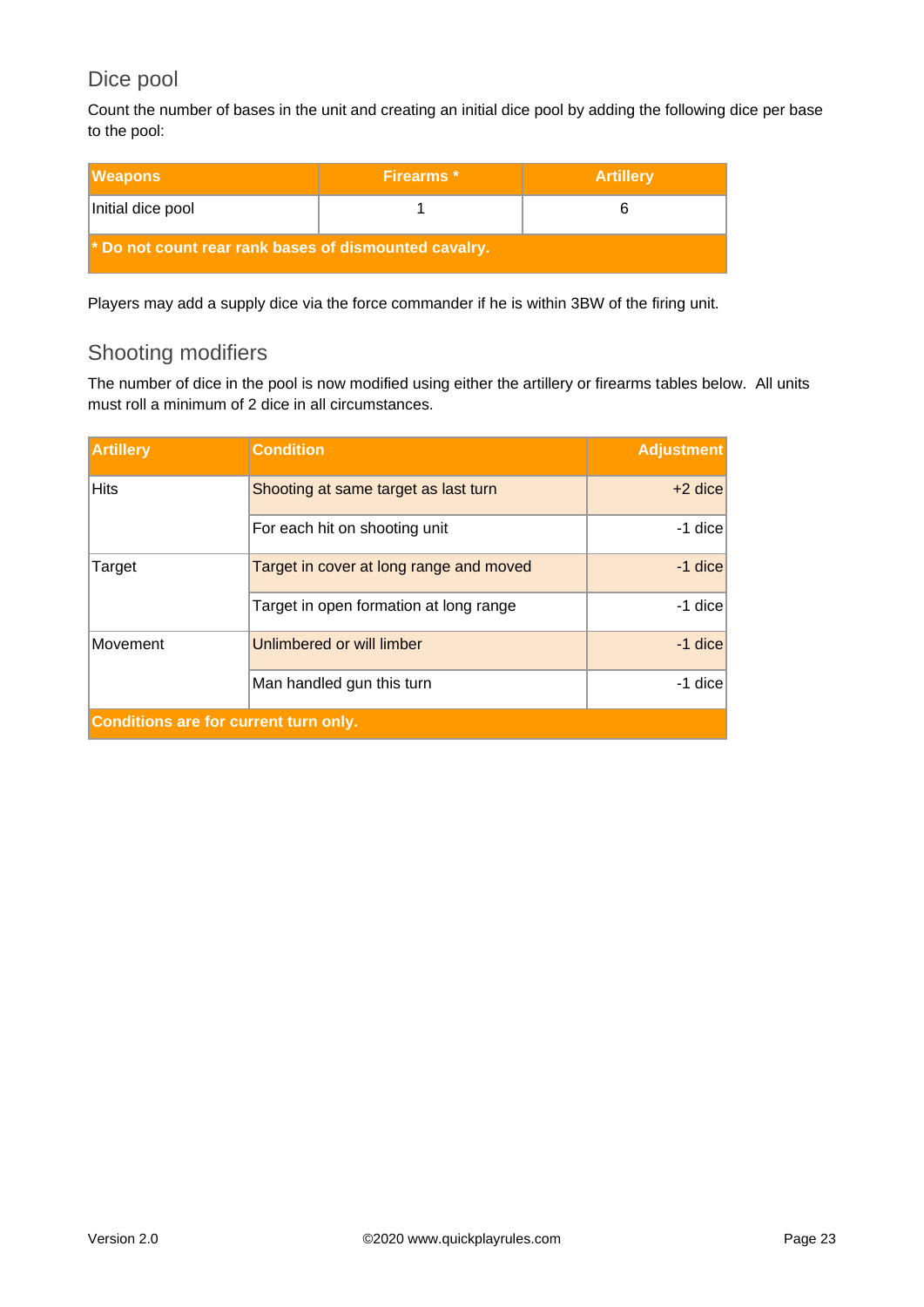| <b>Firearms</b>                              | <b>Condition</b>                       | <b>Adjustment</b> |
|----------------------------------------------|----------------------------------------|-------------------|
| Troop effects                                | Sharpshooters firing at short range    | $+2$ dice         |
|                                              | Sharpshooters firing at long range     | $+1$ dice         |
|                                              | Zealous                                | $-1$ dice         |
|                                              | Shooters in column of march            | $-1$ dice         |
| Target                                       | Target moved                           | $-1$ dice         |
|                                              | Target in open formation at long range | $-1$ dice         |
|                                              | Target in cover                        | $-1$ dice         |
| Open Formation                               | First shot of the game                 | $+2$ dice         |
|                                              | Target in cover at short range         | $+1$ dice         |
| Formed units                                 | First shot of the game                 | +2 dice           |
|                                              | Shooters moved, or will move           | $-2$ dice         |
| <b>Conditions are for current turn only.</b> |                                        |                   |

#### <span id="page-23-0"></span>Score to hit

Roll all remaining dice and use this table to work out the number of hits:

| Score to hit                                      | <b>Short</b> | Long*          |
|---------------------------------------------------|--------------|----------------|
| Pistols, shotguns or similar                      | $5 - 6$      |                |
| <b>Bows</b>                                       | $4 - 6$      |                |
| <b>Muskets</b>                                    | $4 - 6$      | $5 - 6$        |
| <b>Carbines</b>                                   | $4 - 6$      | $6\phantom{1}$ |
| <b>Rifles</b>                                     | $3 - 6$      | $5 - 6$        |
| Smooth bore artillery                             | $4 - 6$      | $6\phantom{1}$ |
| <b>Rifled artillery</b>                           | $3 - 6$      | $5 - 6$        |
| * Not when mounted who shoot at short range only. |              |                |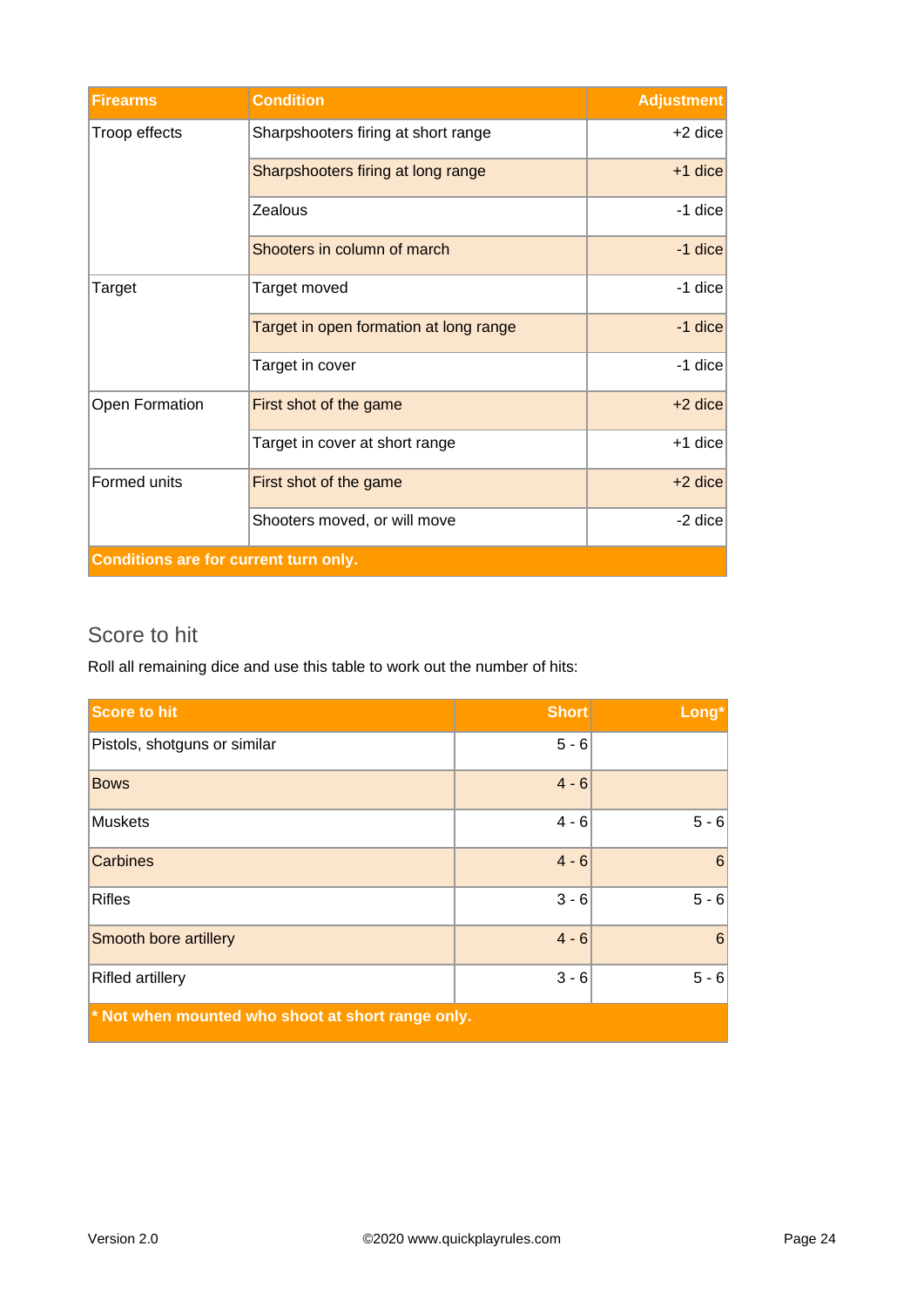#### <span id="page-24-0"></span>Unprompted shooting

If firearms or bows are shooting at a charging unit, or in response to being shot at, increase the minimum score to hit by 1. The maximum remains 6.

#### <span id="page-24-1"></span>Shooting outcomes

Mark that the unit has fired with a suitable marker such as cotton wool etc and apply all hits to the target.

A unit auto-breaks if it is reduced to a single base or it becomes the last unit in their command. See Resilience: Test outcomes for the consequences and options associated with broken units. If a unit's strength falls to 50% or below, then the unit must take a resilience test at the end of the turn.

### <span id="page-24-2"></span>Terrain

All battlefields have low rises, ditches, fences, trees etc. In these rules we assume they are an unseen part of the table and suggest that you only represent features that could affect the tactical play.

Terrain must be placed on the table before any units are deployed.

In the rule's terrain can be any size the players agree on although we suggest the following minimum sizes:

- 4 x 4BW for area terrain such as woods, farm complexes etc
- 4 x 1BW for linear terrain such as obstacles, fences, walls, ditches, streams etc.

All terrain provides cover from firearms, but it does not afford cover from artillery fire.

At the start of the game, players should agree which terrain pieces represent:

- Open, difficult, or impassable.
- Obstacles offering a defensive advantage in melee.
- Capable of blocking the line of sight and thereby possibly hiding units from one another.

They should also agree how they will resolve terrain advantages such as defining who has an uphill advantage.

### Fortifications

Fortifications were a common feature of American Civil War battles, especially in the later parts of the war. This led to long and drawn out sieges. To prevent a game stagnating the rules treat fortifications as follows:

- Fortifications must be linear terrain features.
- Artillery does not count fortifications as cover.
- Attacking across fortifications is disadvantaged in melee (see Melee modifiers).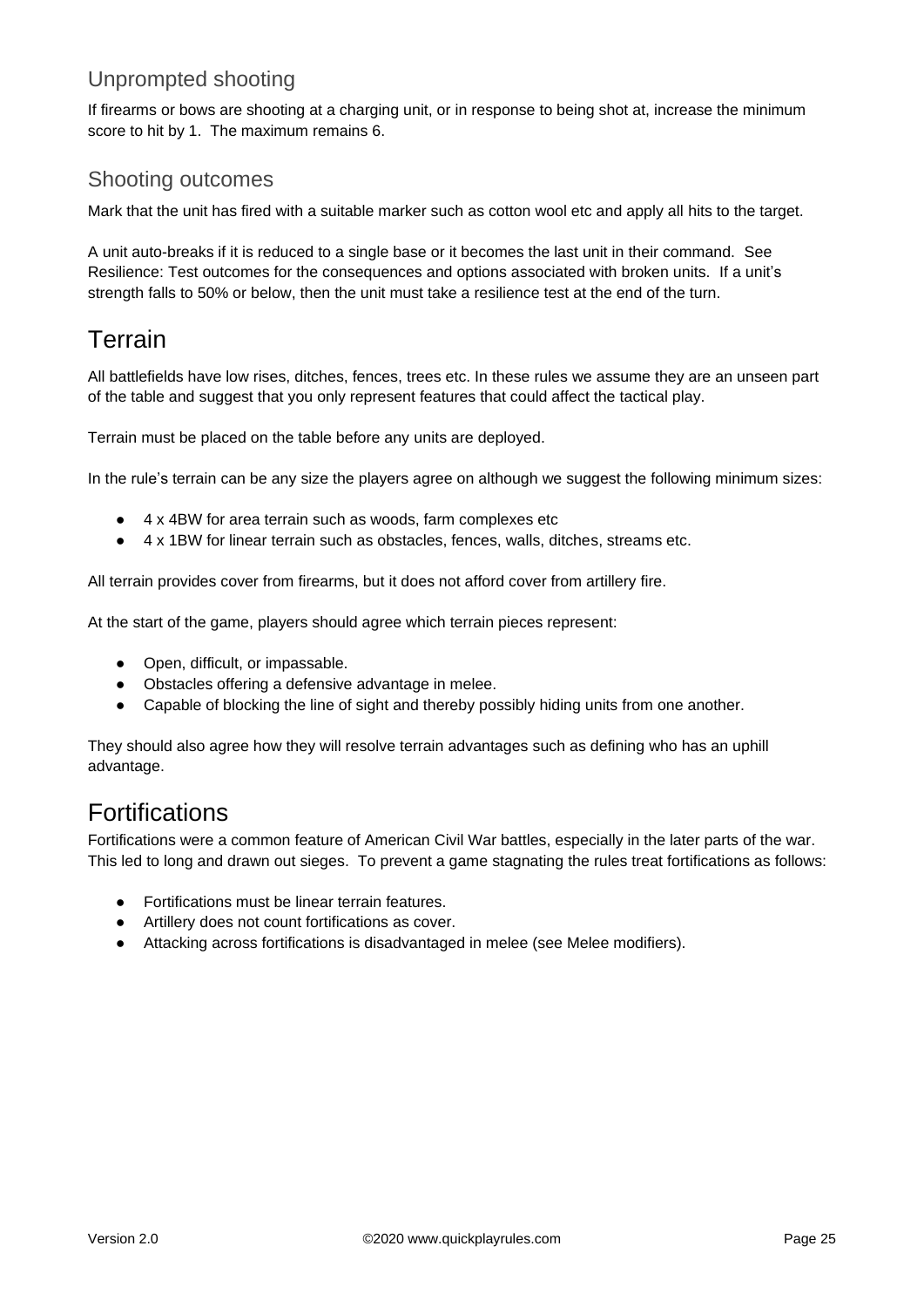# <span id="page-25-0"></span>Playing the game

### <span id="page-25-1"></span>Sequence of play

Before the first turn:

- Decide the composition of the armies involved and their command structures.
- Dice for each side's pool of supply dice.
- Agree and place all terrain.
- Agree on objectives and victory conditions.
- Dice for who has a scouting initiative.
- Deploy the forces.
- Assign each unit's resilience.

For each turn:

- Dice for who has the turn initiative. The player with the initiative always goes first.
- Take turns spending action points.
- Stop when all units and generals have been activated
- Take resilience tests where necessary.
- Decide if the victory conditions have been met.
- Move force commanders in preparation for the next turn.

In the first turn the player with the initiative can activate two units, or one unit and the command's general. In subsequent turns they can only activate one unit or the command's general. The player without initiative can only ever activate one unit or the command's general.

It is worth emphasising that the general and all units in a command must have been activated before a player can activate another command.

### <span id="page-25-2"></span>Scouting initiative

This competitive dice roll represents pre-battle scouting. It is decided at the start and allows one player to gain an advantage over their opponent. Use this table to calculate the number of dice for each player:

| <b>Type</b>                                                           | For each                     | <b>Dice</b> |
|-----------------------------------------------------------------------|------------------------------|-------------|
| Generals                                                              | General                      | $+1D6$      |
|                                                                       | <b>Exceptional general *</b> | $+1D6$      |
|                                                                       | Incompetent general *        | $-1D6$      |
| <b>Units</b>                                                          | Unit in open formation       | $+1D6$      |
|                                                                       | Cavalry unit                 | $+1D6$      |
| $\mathbf{\hat{z}}$ Optional. A supply dice may be added to the throw. |                              |             |

After rolling the dice and adding together the scores, the player with the highest score is the attacker; the other is the defender. If drawn, repeat using an unmodified 1D6. Supply dice cannot be used to resolve draws.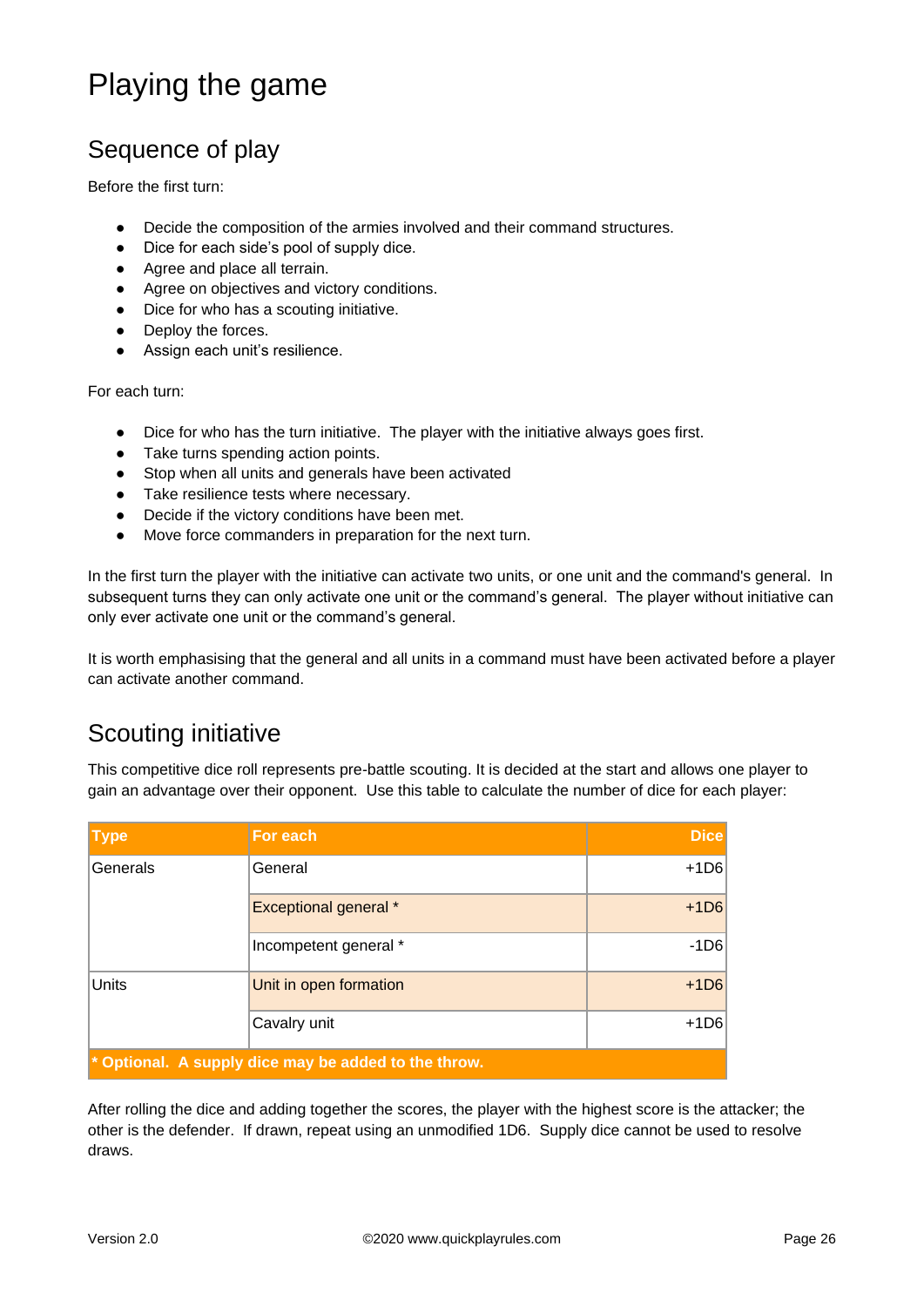### <span id="page-26-0"></span>Deployment

#### <span id="page-26-1"></span>Deployment zones

The game board is divided up into three zones. The attacker's zone, the defender's zone and no man's land. All zones are the full width of the table. Players may only deploy within their respective zones.

- **Attacking zone:** extends outwards from the attacker's baseline covering one quarter of the table.
- **Defensive zone**: extends outwards from the defender's baseline to the midpoint of the table.

#### <span id="page-26-2"></span>Unit deployment

Players take turns to deploy all the units in a general's command, including the general himself as follows:

- The defender deploys first by placing two commands on the table.
- The attacker then deploys one command.
- The first commands deployed must include the baggage camp.
- After this players deploy one command each starting once again with the defender.
- When all commands have been deployed the force commander is placed on the table.

<span id="page-26-3"></span>Nothing can be deployed in terrain designated as impassable.

### Turn Initiative

At the start of each turn, including the first turn of the game, players must decide who has the initiative. Using this table players calculate the number of dice they roll:

| <b>Type</b>                                                            | For each                     | <b>Dice</b> |
|------------------------------------------------------------------------|------------------------------|-------------|
| Generals                                                               | General on the table         | $+1D6$      |
|                                                                        | <b>Exceptional general *</b> | $+1D6$      |
|                                                                        | Incompetent general *        | -1D6        |
| $\mathbf{\rvert}^*$ Optional. A supply dice may be added to the throw. |                              |             |

After rolling the dice and adding together the scores, the player with the highest score has the initiative. If drawn, repeat using an unmodified 1D6. Supply dice cannot be used to resolve draws.

The player with the initiative may elect to go first or hand the initiative to their opponent.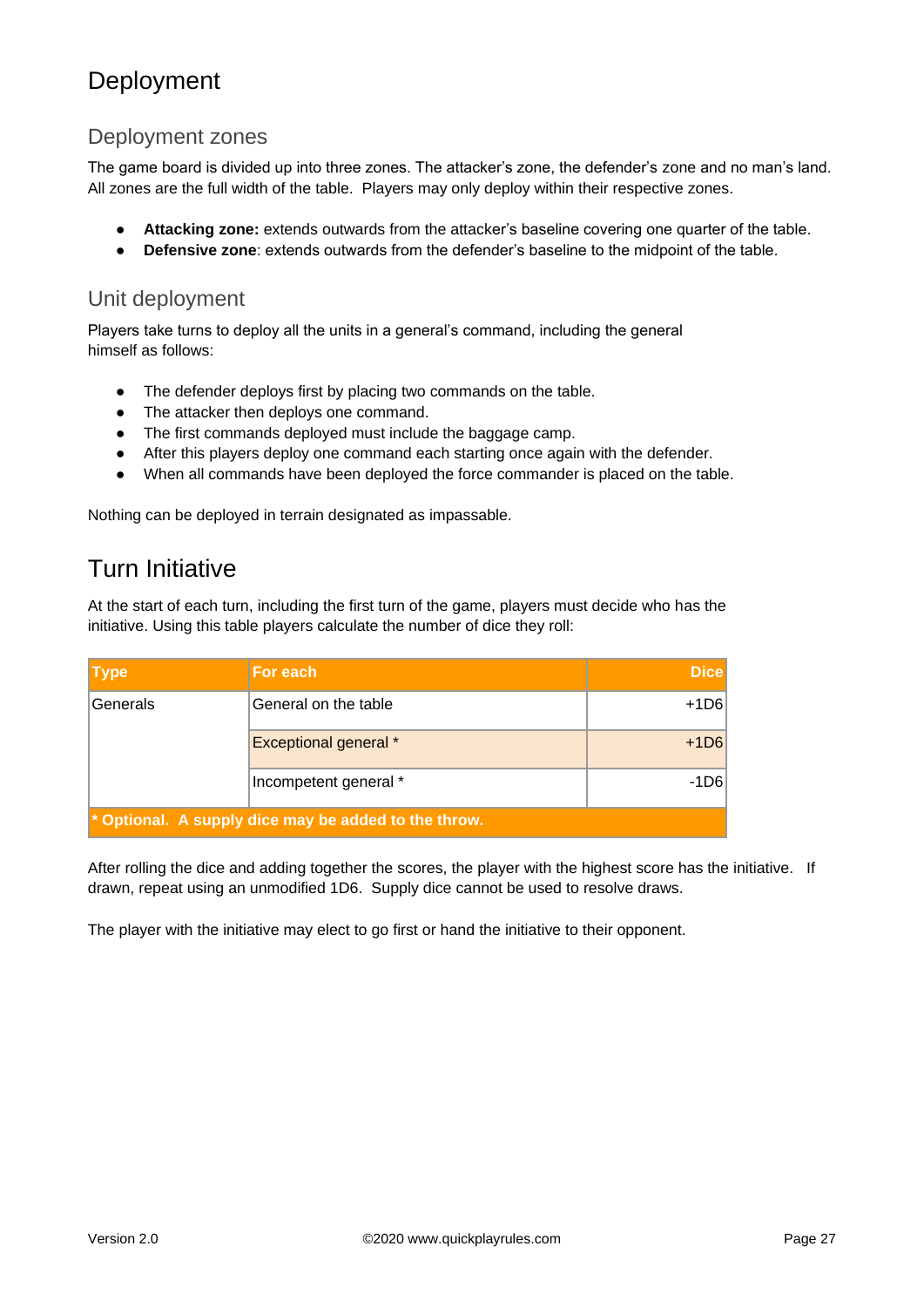# <span id="page-27-0"></span>Optional rules

The following are purely optional but are designed to add extra depth to the game especially for more experienced wargamers.

### <span id="page-27-1"></span>Generals' respect and capabilities

| <b>Attribute</b>                     | <b>Type</b>   | <b>Definition</b>                                                                                                  |
|--------------------------------------|---------------|--------------------------------------------------------------------------------------------------------------------|
| Respect                              | Hated         | Unpopular with the men in their command to such<br>an extent that it affects their morale on the<br>battlefield.   |
|                                      | Accepted *    | Accepted by the men who hold no strong<br>opinions whatsoever about the general.                                   |
|                                      | Inspirational | Extremely popular with the men to such an extent<br>it boosts their morale on the battlefield                      |
| Capability                           | Incompetent   | Political appointees with no experience of staff<br>work. Ineffective, indecisive and prone to<br>procrastination. |
|                                      | Competent *   | Experienced in their role and position. Can<br>command effectively.                                                |
|                                      | Exceptional   | Highly proficient commanders and of a higher<br>calibre than their peers.                                          |
| * The default in the standard rules. |               |                                                                                                                    |

A general's respect affects:

● Outcome of resilience tests taken by units under their command.

A general's capability affects:

- Supply dice.
- Scouting initiative.
- Turn initiative.
- Command radius.

| <b>Capability</b> | Incompetent | <b>Competent</b> | <b>Exceptional</b> |
|-------------------|-------------|------------------|--------------------|
| Command radius *  |             |                  |                    |
| l* In BW.         |             |                  |                    |

The factors and modifiers for respect and capability are included in all the relevant tables in the standard rules and are clearly marked as optional.